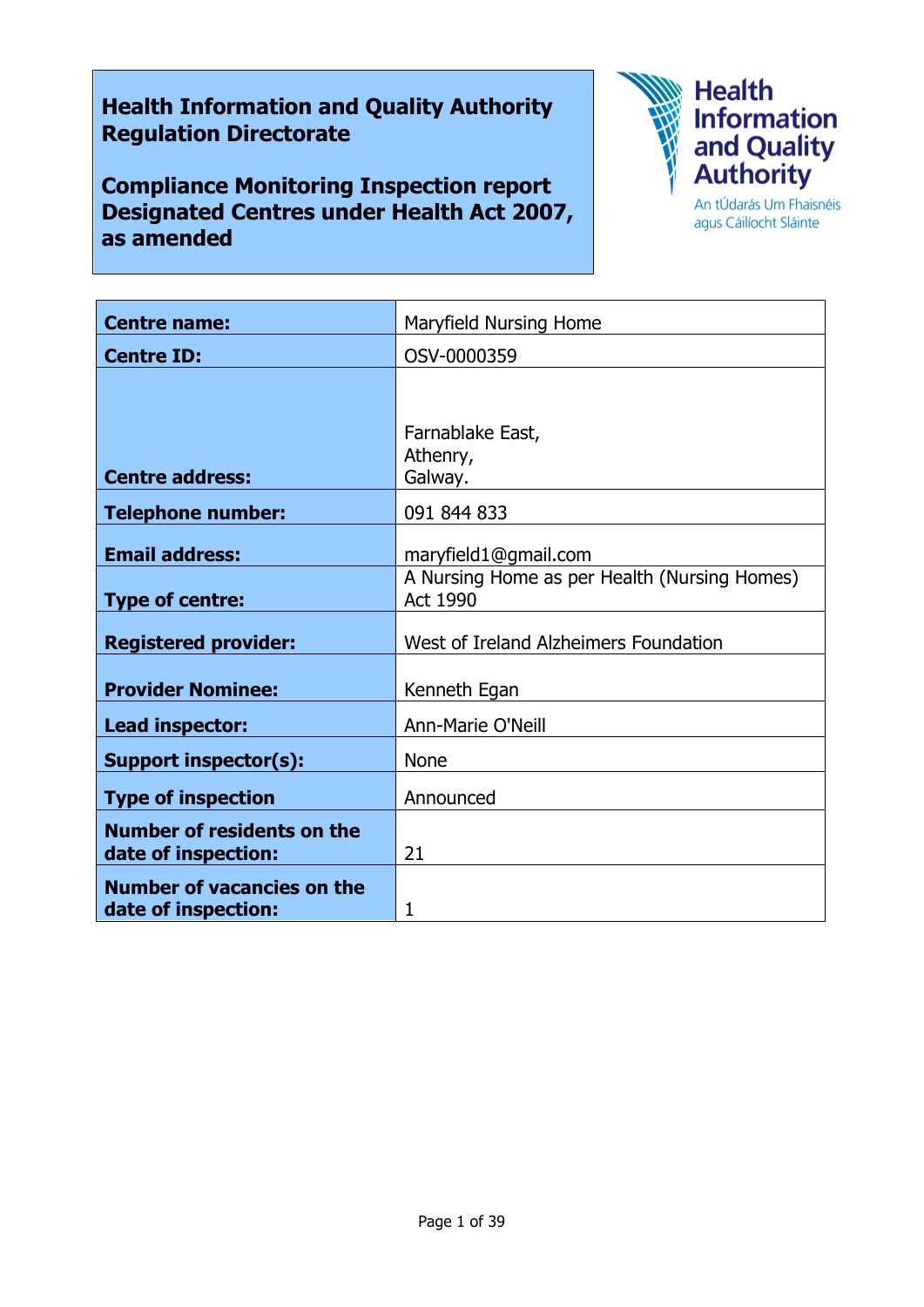# About monitoring of compliance

The purpose of regulation in relation to designated centres is to safeguard vulnerable people of any age who are receiving residential care services. Regulation provides assurance to the public that people living in a designated centre are receiving a service that meets the requirements of quality standards which are underpinned by regulations. This process also seeks to ensure that the health, wellbeing and quality of life of people in residential care is promoted and protected. Regulation also has an important role in driving continuous improvement so that residents have better, safer lives.

The Health Information and Quality Authority has, among its functions under law, responsibility to regulate the quality of service provided in designated centres for children, dependent people and people with disabilities.

Regulation has two aspects:

• Registration: under Section 46(1) of the Health Act 2007 any person carrying on the business of a designated centre can only do so if the centre is registered under this Act and the person is its registered provider.

▪ Monitoring of compliance: the purpose of monitoring is to gather evidence on which to make judgments about the ongoing fitness of the registered provider and the provider's compliance with the requirements and conditions of his/her registration.

Monitoring inspections take place to assess continuing compliance with the regulations and standards. They can be announced or unannounced, at any time of day or night, and take place:

- to monitor compliance with regulations and standards
- to carry out thematic inspections in respect of specific outcomes

▪ following a change in circumstances; for example, following a notification to the Health Information and Quality Authority's Regulation Directorate that a provider has appointed a new person in charge

▪ arising from a number of events including information affecting the safety or wellbeing of residents.

The findings of all monitoring inspections are set out under a maximum of 18 outcome statements. The outcomes inspected against are dependent on the purpose of the inspection. In contrast, thematic inspections focus in detail on one or more outcomes. This focused approach facilitates services to continuously improve and achieve improved outcomes for residents of designated centres.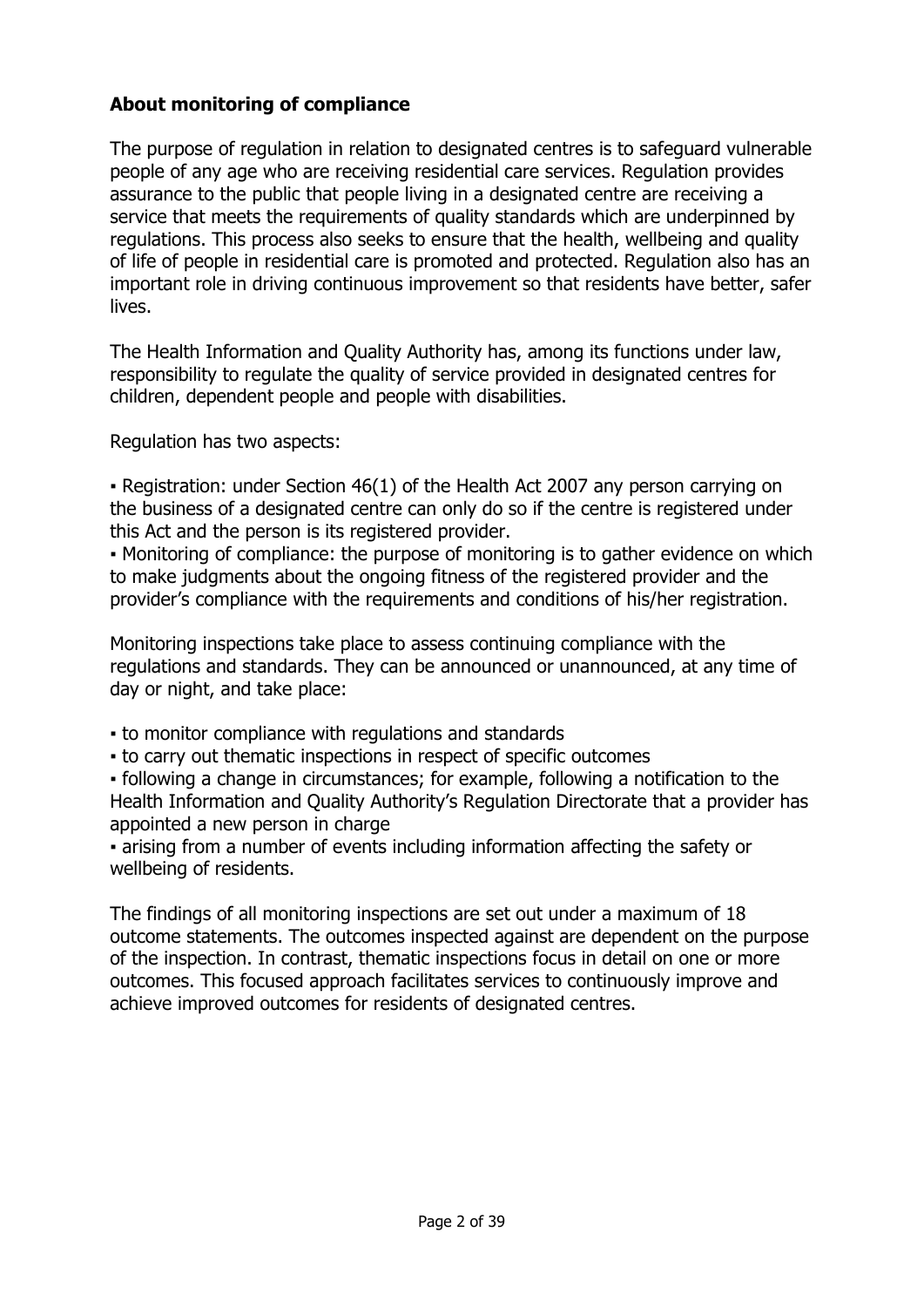Compliance with the Health Act 2007 (Care and Welfare of Residents in Designated Centres for Older People) Regulations 2013, Health Act 2007 (Registration of Designated Centres for Older People) Regulations 2015 and the National Quality Standards for Residential Care Settings for Older People in Ireland.

This inspection report sets out the findings of a monitoring inspection, the purpose of which was to inform a registration renewal decision. This monitoring inspection was announced and took place over 2 day(s).

#### The inspection took place over the following dates and times

| From:             | To:               |
|-------------------|-------------------|
| 07 May 2015 10:40 | 07 May 2015 19:15 |
| 08 May 2015 09:50 | 08 May 2015 17:00 |

The table below sets out the outcomes that were inspected against on this inspection.

| Outcome 01: Statement of Purpose                                      |  |
|-----------------------------------------------------------------------|--|
| Outcome 02: Governance and Management                                 |  |
| Outcome 03: Information for residents                                 |  |
| Outcome 04: Suitable Person in Charge                                 |  |
| Outcome 05: Documentation to be kept at a designated centre           |  |
| Outcome 06: Absence of the Person in charge                           |  |
| Outcome 07: Safeguarding and Safety                                   |  |
| Outcome 08: Health and Safety and Risk Management                     |  |
| Outcome 09: Medication Management                                     |  |
| Outcome 10: Notification of Incidents                                 |  |
| Outcome 11: Health and Social Care Needs                              |  |
| Outcome 12: Safe and Suitable Premises                                |  |
| Outcome 13: Complaints procedures                                     |  |
| Outcome 14: End of Life Care                                          |  |
| Outcome 15: Food and Nutrition                                        |  |
| Outcome 16: Residents' Rights, Dignity and Consultation               |  |
| Outcome 17: Residents' clothing and personal property and possessions |  |
| Outcome 18: Suitable Staffing                                         |  |

## Summary of findings from this inspection

The designated centre discussed in this report is operated by the Western Alzheimer's Association. The statement of purpose supplied to the Chief Inspector stated that the service was intended to meet the needs of residents with Dementia and Alzheimer's disease. The inspector found that the centre was not adequately resourced and designed to consistently meet the needs of residents with these conditions and provide the services described in the statement of purpose.

Kenneth Egan is the person nominated on behalf of the provider and is responsible for this application for registration. He did not participate in this inspection. At the time of inspection a new person had been appointed to take over this role. However,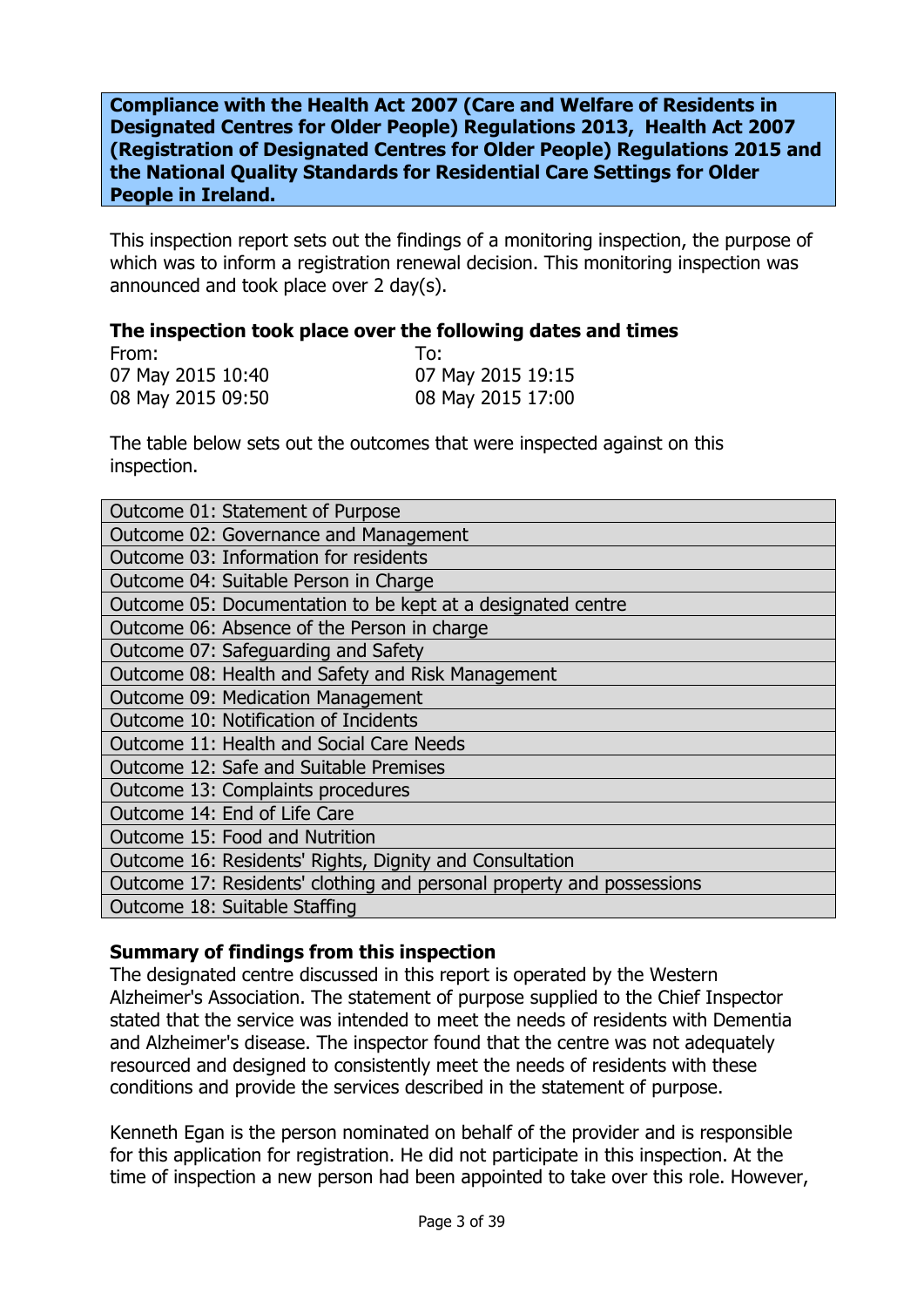the existing provider had failed to notify the Authority of this change and the required documentation had not been submitted to the Authority. The person who was being proposed as the new provider nominee visited the centre on the second day of inspection and was seen to address some issues of concern raised by the inspector.

The inspector observed practices, read documentation and residents care plans. They also spoke to staff, residents and a resident's family visiting during the inspection. Overall the inspector found staff working in the centre to be committed to providing a good standard of care to residents. They were found to be respectful and courteous to residents and visitors to the centre. Relatives spoken with were complementary of staff working in the centre and commended staff on their hard work.

However, there were a number of physical environment issues that impacted on staff meeting the services and ethos as set out in the statement of purpose for the centre. These issues are summarised below and further discussed in the body of the report:

- the effluent processing system, located in the enclosed garden designated for use by residents, was not working properly. It emanated a foul odour which entered areas of the internal premises, for example, the residents' activities room located at the rear of the building

- 22 residents had access to only one shower. The other shower worked but due to the lack of dip in the floor, for drainage of water, the room flooded and could not be safely used. Tiles were missing in some surface areas in toilets and shower rooms

- the design of the centre was not in line with the statement of purpose. The centre was set out to cater for the needs of residents with Dementia/Alzheimer's disease. However, the decor and design did not support this ethos of care

- residents did not have access to a functioning call bell in their bedrooms. The call bell system in twin bedrooms, for example, consisted of one call bell with a long lead plugged into the wall. In most instances they were plugged out of the wall

- there were a limited number of hoists available in the centre. There was one full body hoist and one sit to stand hoist for 22 residents

- CCTV operating in residents' bedrooms had been decommissioned in 2012. However, the cameras were still located in residents' bedrooms located over their beds in twin rooms and the inspector found this could pose issues for residents with dementia related conditions.

In response to the concerns raised by the inspector, the effluent processing system was serviced before the close of inspection but would require further servicing the week thereafter to address the fault. The foul odour had stopped before the inspector closed the inspection on the second day.

Non compliance found on this inspection was not limited to premises issues. A major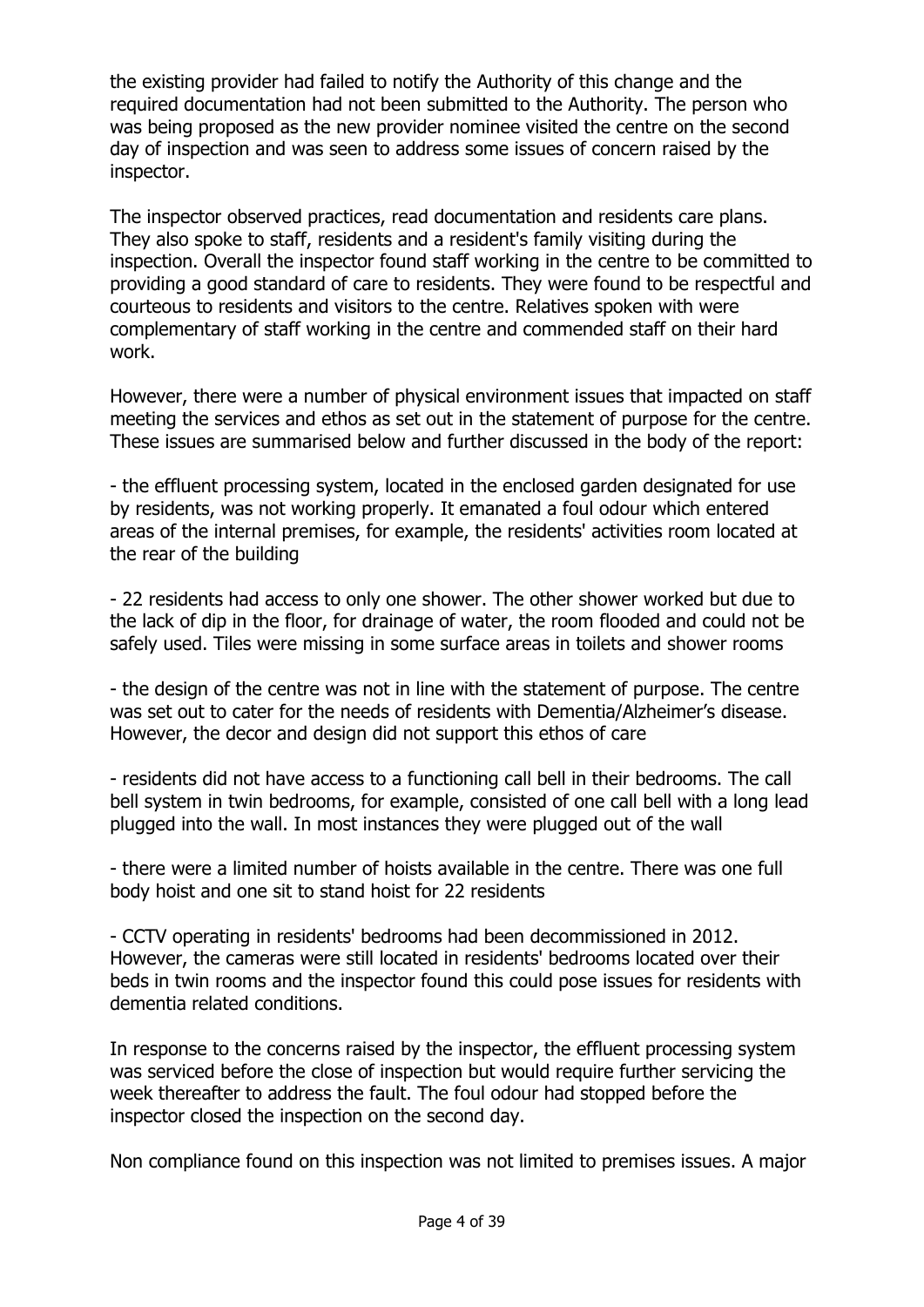non compliance was given for Outcome 8: Health and Safety and Risk Management. The inspector noted there were a number of environmental hazards in the garden area to the back of the centre which posed a trip hazard to residents. This matter had been included as an non compliance on a previous inspection, February 2014, but the provider had not addressed it as per commitments given to the Authority.

Major non compliance was also found in Outcome 16: Rights, Dignity and Consultation. Residents were not consulted in any meaningful way on how the centre was organised. Activities carried out in the centre were not based on assessment criteria to ensure they met the specific needs of residents in the centre. Dementia/Alzheimer's specific activities for residents were limited and activity coordinators working in the centre were not trained to carry out dementia specific activities for residents.

Major non compliance was also found in Outcome 2: Governance and Management. There was no review of the quality and safety of care in the centre and the provider had failed to ensure that the premises met the needs of the residents. A number of failings identified in previous inspection reports had not been addressed as per commitments and time frames given by the provider in response to these reports.

Moderate non compliance was found in Outcome 18: Workforce. Supervision arrangements for employees on work experience were inadequate. Staff engaged in their supervision were not adequately trained to do so. Staff working in the centre had not received adequate training and skills in Dementia/Alzheimer's care to enable them to meet the needs of residents in this centre.

The provider and person in charge were required to provide the Chief Inspector with a comprehensive action plan of how they planned to address the issues found on the inspection. This report sets out the findings from the inspection with actions given at the end to which the provider and person in charge gave action plan responses. The first action plan response from the provider was not accepted by the inspector and the provider was requested to resubmit a more robust action plan response.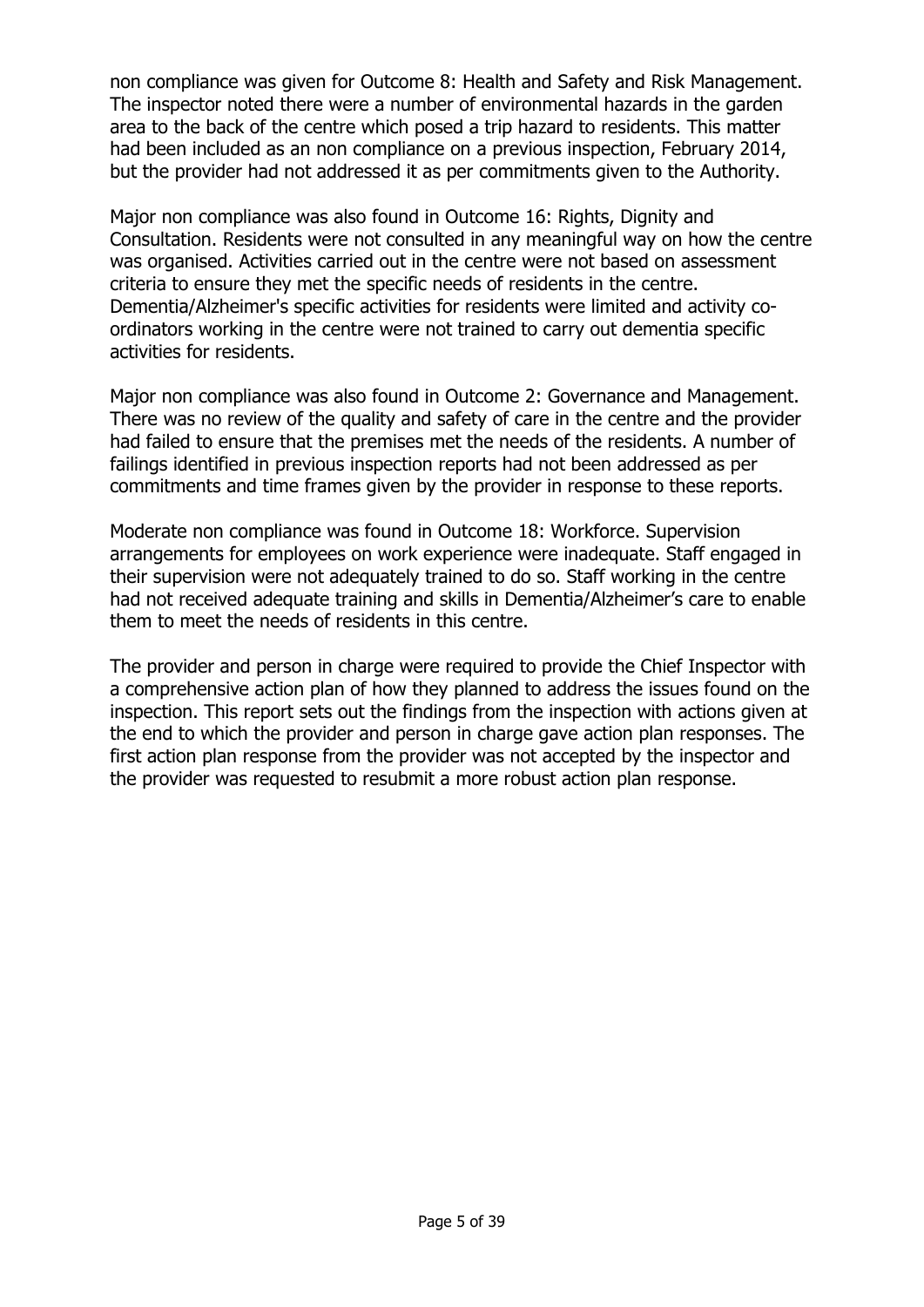Compliance with Section 41(1)(c) of the Health Act 2007 and with the Health Act 2007 (Care and Welfare of Residents in Designated Centres for Older People) Regulations 2013, Health Act 2007 (Registration of Designated Centres for Older People) Regulations 2015 and the National Quality Standards for Residential Care Settings for Older People in Ireland.

## Outcome 01: Statement of Purpose

There is a written statement of purpose that accurately describes the service that is provided in the centre. The services and facilities outlined in the Statement of Purpose, and the manner in which care is provided, reflect the diverse needs of residents.

## Theme:

Governance, Leadership and Management

# Outstanding requirement(s) from previous inspection(s):

The action(s) required from the previous inspection were satisfactorily implemented.

# Findings:

The statement of purpose contained most of the information required by Schedule 1 of the Health Act 2007 (Care and Welfare of Residents in Designated Centres for Older People) Regulations 2013. However, the facilities and service provided to residents, as set out in the statement of purpose, were not found in practice.

The statement of purpose stated, "Maryfield Nursing Home has built a very experienced team of nurses and care assistants to look after residents with Alzheimer's/Dementia. We place a high value on continued personal development of each nurse and encourage and facilitate the nursing staff to attend training days. As nurses lead the care in the Maryfield Nursing Home it is vital to us to ensure that they receive training and skill development in a timely manner to meet or exceed the high standards required in Maryfield Nursing Home". However, on review of the training records for the centre, only five staff had received training in dementia specific care of which three were nurses. This is further explored in Outcome 18: Workforce.

It also stated, "to complement the ethos of care the home has facilities including a large garden to the back of the home with seating, accessible to all residents, including residents with mobility impairments and those using wheelchairs. The grounds are kept safe, tidy and attractive." However, the inspector found the grounds to the back of the home to be only accessible on request and unsafe with many hazards throughout, for example, uneven grounds and open pipes in the grass area. This is further discussed in Outcome 8: Health and Safety and Risk Management.

The statement of purpose did not include matters relating to the arrangement for the management of the designated centre in the absence of the person in charge. It also did not include the arrangements made for consultation with, and participation of, residents in the operation of the designated centre.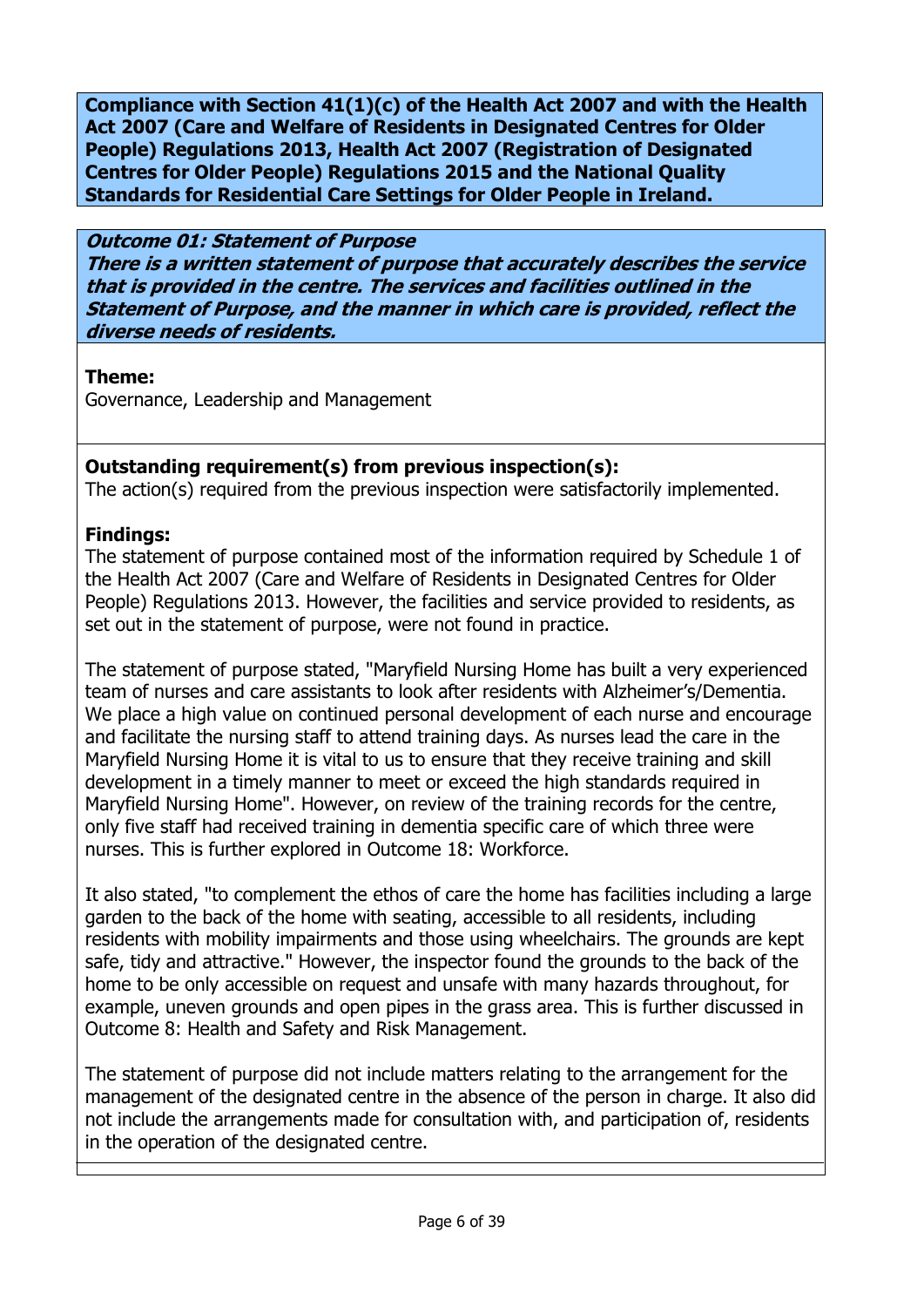Outcome 02: Governance and Management

The quality of care and experience of the residents are monitored and developed on an ongoing basis. Effective management systems and sufficient resources are in place to ensure the delivery of safe, quality care services. There is a clearly defined management structure that identifies the lines of authority and accountability.

## Theme:

Governance, Leadership and Management

# Outstanding requirement(s) from previous inspection(s):

Some action(s) required from the previous inspection were not satisfactorily implemented.

## Findings:

There were governance and management issues found on this inspection which impacted on the quality of service delivery to residents living in the centre.

At the time of inspection a new person had been appointed to take over the role of provider nominee. However, the existing provider had failed to notify the Authority of this change and the required documentation had not been submitted. The person who was being proposed as the new provider nominee visited the centre on the second day of inspection and was seen to address some issues of concern raised by the inspector.

The person who was being put forward to fulfil the role of provider nominee did not have knowledge of the Health Act 2007 (Care and Welfare of Residents in Designated Centres for Older People) Regulations 2013. He was equally unfamiliar with HIQA inspection reports and the inspection process. However, he did demonstrate a keen willingness to participate in the process and facilitated actions to address premises issues pointed out to him during the course of the inspection. He also gave a commitment to the person in charge and clinical nurse manager that he would attend the centre on a regular basis.

Department of social protection employees worked in the centre on work experience placement. Some work experience employees, after completing work experience in the centre, were signed off to work in the community to support persons with Dementia/Alzheimer's. Other work placement employees stayed working in the centre, with some workers having been there for more than two years in some instances.

However, the inspector was not satisfied that there were robust measures in place to supervise or evaluate the effectiveness and care practices of those staff on work experience in the centre. For example, there person in charge did not have a set of core competencies that work placement employees must meet before she signed them off to work supporting people with Dementia/Alzheimer's in the community. The person in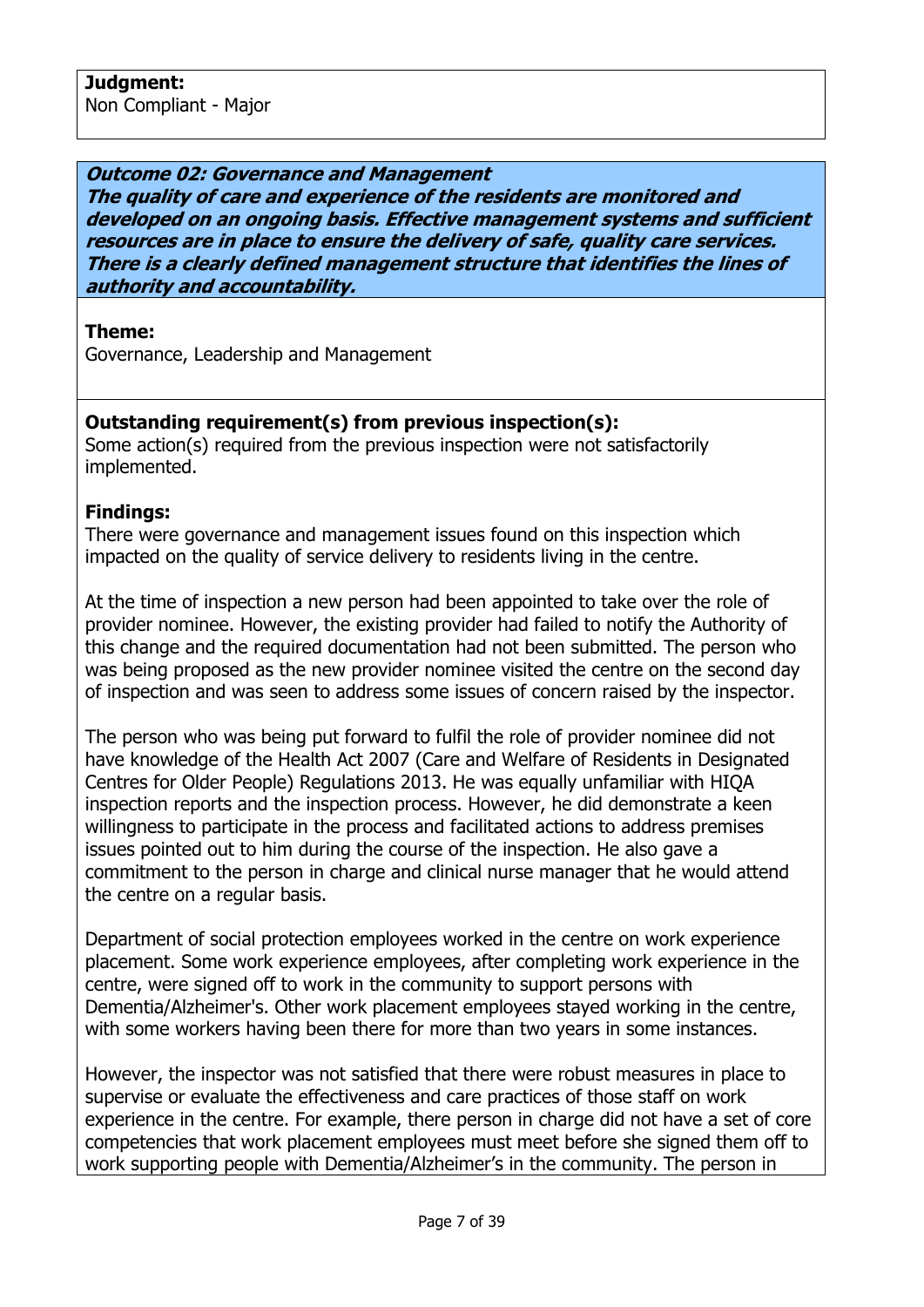charge, nursing and care staff engaged in supervision of work placement employees had no training in supervision skills. Furthermore, not all staff engaged in supervision of work placement employees had received adequate mandatory training in manual handling, infection control or Dementia/Alzheimer's care. Management and supervision of work placement employees required review to ensure those workers gained skills and experience from adequately trained, experienced supervisors which would ensure optimum resident care both in the centre and for those supported to live in the community.

The person in charge had undergone training in clinical auditing and there was evidence to indicate she had begun to audit key quality indicators, such as complaints and incidents and accidents in the centre. However, there was no annual review available for the inspector to review on this inspection of the audits she had carried out in the previous year.

There system of governance was not found to be effective in other areas. As highlighted under Outcome 12: Safe and Suitable Premises; the provider had failed to ensure the premises was adequately resourced and suitable to meet the needs of residents. The inspector was also concerned that issues of risk raised on previous inspections, such as the hazardous garden area and hoisting of residents had not been addressed. This was despite action plans which had been submitted by the provider stating that these matters would be addressed within an agreed timeframe, which had now expired.

## Judgment:

Non Compliant - Major

## Outcome 03: Information for residents

A guide in respect of the centre is available to residents. Each resident has an agreed written contract which includes details of the services to be provided for that resident and the fees to be charged.

# Theme:

Governance, Leadership and Management

# Outstanding requirement(s) from previous inspection(s):

No actions were required from the previous inspection.

# Findings:

There was a guide in respect of the designated centre and made available to residents. The guide included:

- (a) a summary of the services and facilities
- (b) the terms and conditions relating to residence
- (c) the procedure respecting complaints, and
- (d) the arrangements for visits

Each resident had a written contract agreed on admission. They set out the care and welfare of residents in the centre. They also set out the services to be provided and fees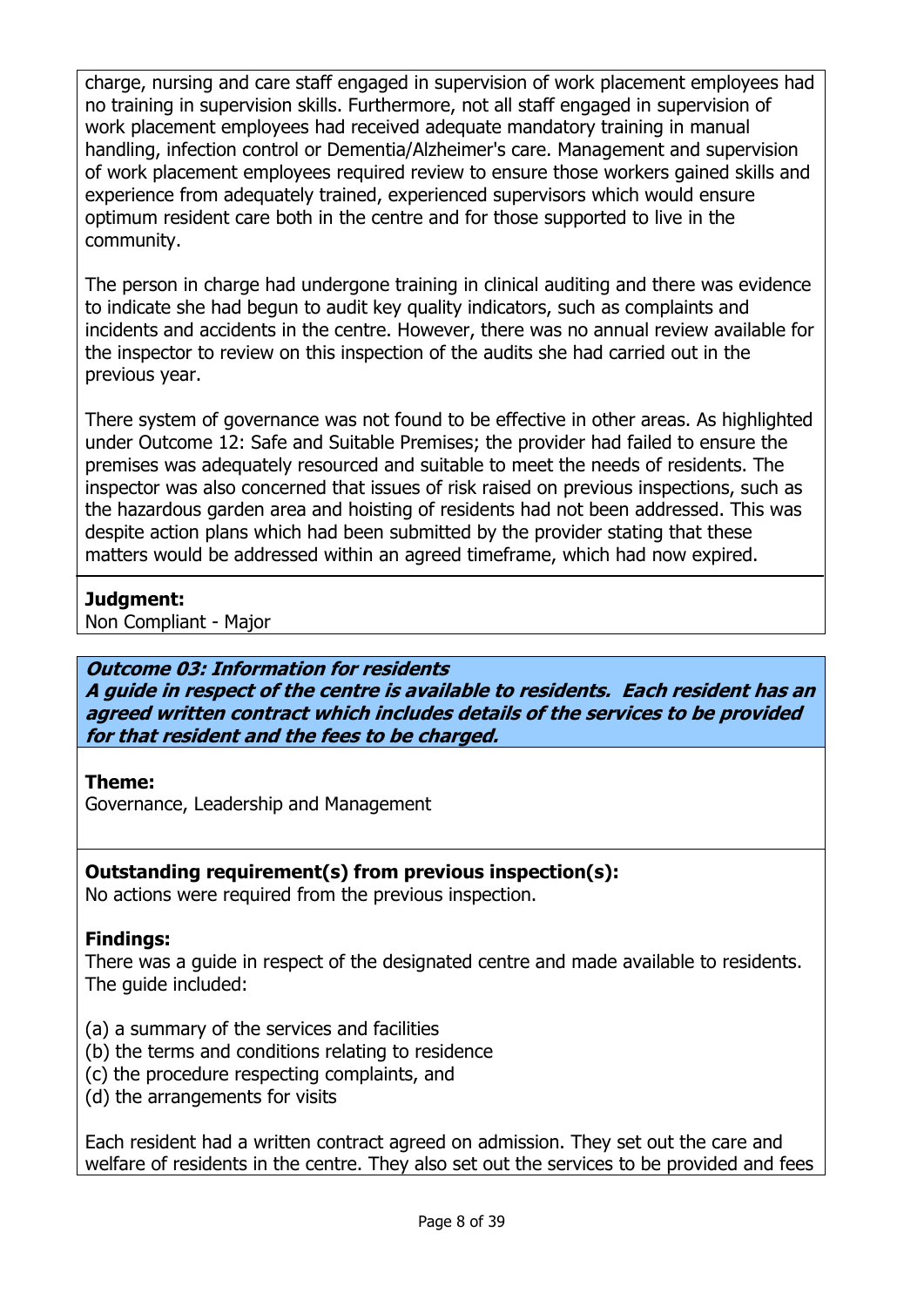charged to residents. However, fees set out were vague and required more information. For example, fees set out at a cost to residents were, 'special medical interventions' and 'special physiotherapy'. This did not give adequate information and required review.

# Judgment:

Non Compliant - Moderate

Outcome 04: Suitable Person in Charge The designated centre is managed by a suitably qualified and experienced person with authority, accountability and responsibility for the provision of the service.

## Theme:

Governance, Leadership and Management

# Outstanding requirement(s) from previous inspection(s):

No actions were required from the previous inspection.

## Findings:

There was a suitably experienced person in charge of the centre. Residents were assessed as requiring full time nursing care. The person in charge was a registered general nurse, worked in a full time capacity and had a minimum of three years experience in the area of nursing of the older person within the previous six years.

The person in charge demonstrated clinical knowledge and a sufficient knowledge of her statutory responsibilities as required by the legislation. She was engaged in the governance and operational management and administration of the centre on a regular and consistent basis. However, some governance and management issues, as outlined in Outcome 2, impacted on the person in charge carrying out her specific role in relation to oversight and management of direct resident care. For example, the physical environment issues. This needed review by the provider nominee.

Although the person in charge had experience and suitable qualifications her continuous professional development record was limited to specific mandatory training such as manual handling, fire training and elder abuse prevention. The person in charge had not completed any training in dementia care or team management, for example. She told the inspector that she would be willing to engage in further studies should the opportunity arise. This required review to ensure the person in charge could direct evidenced based contemporary practice in the centre which would in turn have a direct positive outcome for residents living there. An action in relation to this is given in Outcome 18: Suitable Staffing.

# Judgment:

Compliant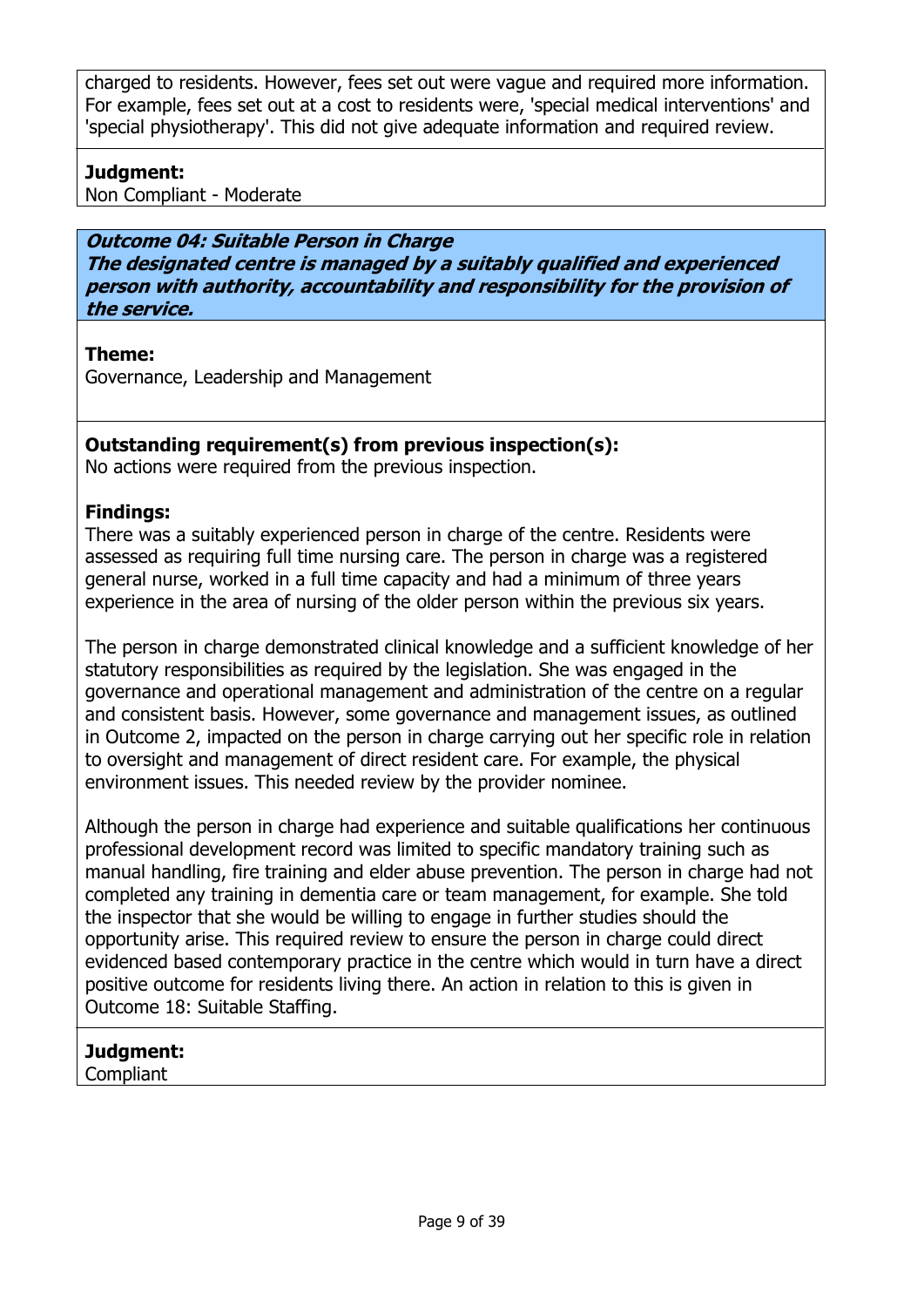Outcome 05: Documentation to be kept at a designated centre The records listed in Schedules 3 and 4 of the Health Act 2007 (Care and Welfare of Residents in Designated Centres for Older People) Regulations 2013 are maintained in a manner so as to ensure completeness, accuracy and ease of retrieval. The designated centre is adequately insured against accidents or injury to residents, staff and visitors. The designated centre has all of the written operational policies as required by Schedule 5 of the Health Act 2007 (Care and Welfare of Residents in Designated Centres for Older People) Regulations 2013.

### Theme:

Governance, Leadership and Management

## Outstanding requirement(s) from previous inspection(s):

The action(s) required from the previous inspection were satisfactorily implemented.

### Findings:

Records reviewed were maintained in a complete manner in the centre. Records were kept secure, while also being easily retrievable. The sample of records reviewed indicated records in the most part were accurate and up to date.

General records relating to complaints, records of visitors, duty rosters and fire safety training, tests and maintenance of fire fighting equipment were kept for not less than four years.

There were centre specific policies, which reflected the centre's practice. Policies and procedures were reviewed to ensure the changing needs of residents were met.

The centre was adequately insured against injury to residents. Other risks were insured against, including loss or damage to a resident's property. A directory of residents was maintained and from the sample reviewed in the directory the actions from a previous inspection was satisfactorily implemented. The inspector also found actions from the previous medication management inspection in relation to this Outcome had also been satisfactorily implemented.

The inspector observed a number of environmental risks in the external premises to the back of the centre which had not been identified in the risk register.

# Judgment:

Non Compliant - Moderate

Outcome 06: Absence of the Person in charge The Chief Inspector is notified of the proposed absence of the person in charge from the designed centre and the arrangements in place for the management of the designated centre during his/her absence.

Theme: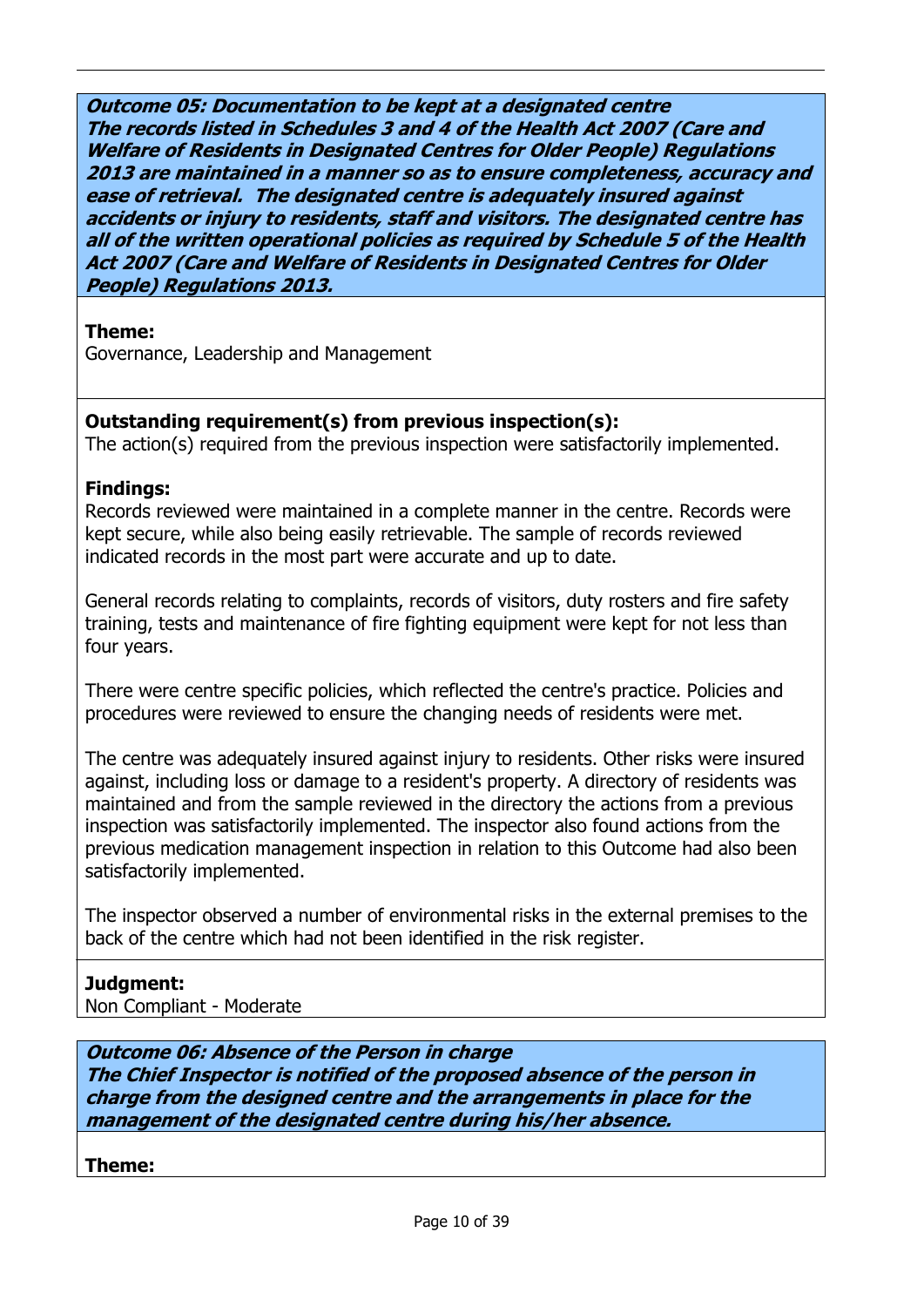Governance, Leadership and Management

# Outstanding requirement(s) from previous inspection(s):

No actions were required from the previous inspection.

## Findings:

The person in charge had not been absent since the previous inspection in November 2014.

The interim provider at the time of inspection was aware of the requirement to notify the Chief Inspector of any absence of the person in charge for a period of 28 days or more. There were appropriate arrangements in place to manage any such absence. There was a suitable person nominated to deputise for the person in charge.

## Judgment:

**Compliant** 

Outcome 07: Safeguarding and Safety Measures to protect residents being harmed or suffering abuse are in place and appropriate action is taken in response to allegations, disclosures or suspected abuse. Residents are provided with support that promotes a positive approach to behaviour that challenges. A restraint-free environment is promoted.

## Theme:

Safe care and support

# Outstanding requirement(s) from previous inspection(s):

No actions were required from the previous inspection.

# Findings:

The inspector found adequate practices in relation to safeguarding and safety of residents, management of behaviours that challenge and restraint management in the centre. Residents that engaged in behaviours that challenge had limited opportunities however, to engage in activities that worked as de-escalation strategies. There was some improvement required relating to procedures and criteria for the use of chemical restraint where some residents were prescribed chemical restraint medication for 'agitation'.

There were policies and procedures in place to safeguard residents. Staff spoken with were knowledgeable of what constituted abuse and outlined the appropriate steps they would take if they witnessed abuse occurring. The person in charge also demonstrated knowledge of best practice procedures in relation to the management of allegations of abuse. Residents were safeguarded against financial abuse through management and procedures in place in the centre.

Residents that displayed behaviour that is challenging had care plans in place and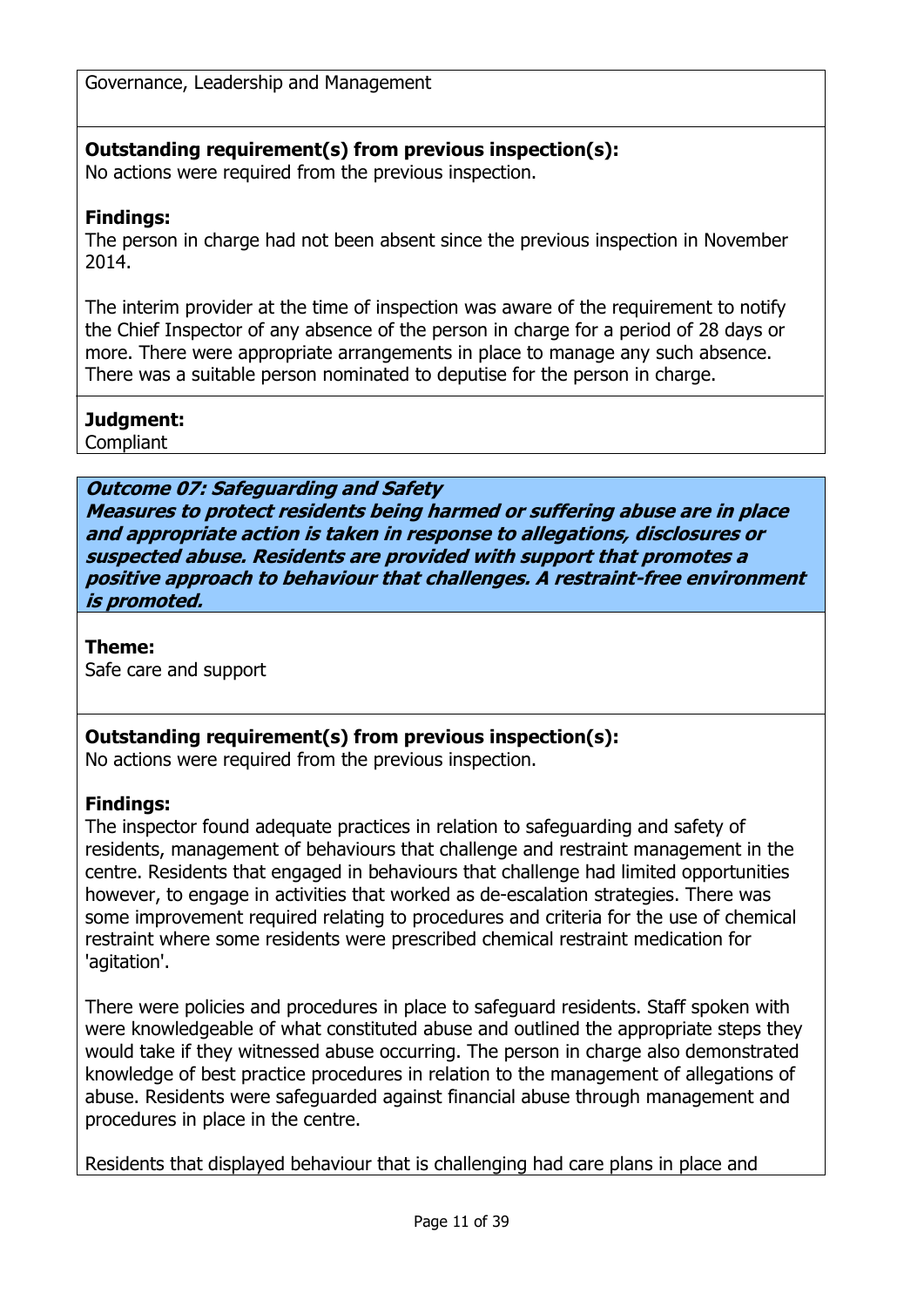regular review from later life psychiatry. There was evidence to indicate staff engaged in de-escalation techniques which helped distract the resident and prevent behaviour that is challenging from escalating. The inspector was told a key way to help prevent behaviour that is challenging from occurring was to ensure the resident was kept occupied, for example, the resident liked to fix things and enjoyed helping the maintenance staff. However, maintenance staff only worked in the centre three days a week and the resident did not have access to any other activities that were geared towards their interests. This is further explored in Outcome 16: Rights, Dignity and Consultation. Therefore, while behaviours that challenge were managed in a person centred way in some regards, improvement was required to ensure they were implemented consistently and to meet the residents' assessed needs and interests.

Restraint management in the centre was in the main robust. For residents that used bed rails an initial assessment was carried out. This assessment identified the risks associated with their use and control measures to be implemented if necessary. In some instances, bed rails were assessed as unsuitable. As per National Policy Standards, alternatives were trialled such as low-low beds with crash mats to reduce the injury impact of a resident falling or rolling out of bed, for example.

While there was evidence to indicate a strive towards a restraint free environment, there was improvement required in relation to the use of chemical restraint. Residents' medication administration charts prescribed chemical restraint for 'agitation'. However, the specific ways in which the resident displayed agitation was not documented. This required review to ensure chemical restraint was administered in a consistent way with specific criteria in line with National Policy Standards.

## Judgment:

Substantially Compliant

Outcome 08: Health and Safety and Risk Management The health and safety of residents, visitors and staff is promoted and protected.

Theme:

Safe care and support

# Outstanding requirement(s) from previous inspection(s):

Some action(s) required from the previous inspection were not satisfactorily implemented.

# Findings:

There were inadequate risk management systems in place for the health and safety of residents, visitors and staff in some parts of the centre. The inspector observed significant trip hazards in the external garden area at the back of the centre. Infection control procedures were not in line with best practice.

Doors to rooms that contained harmful chemicals for example, sluice and laundry rooms had risk control measures in place. Hand rails were provided in circulation areas. The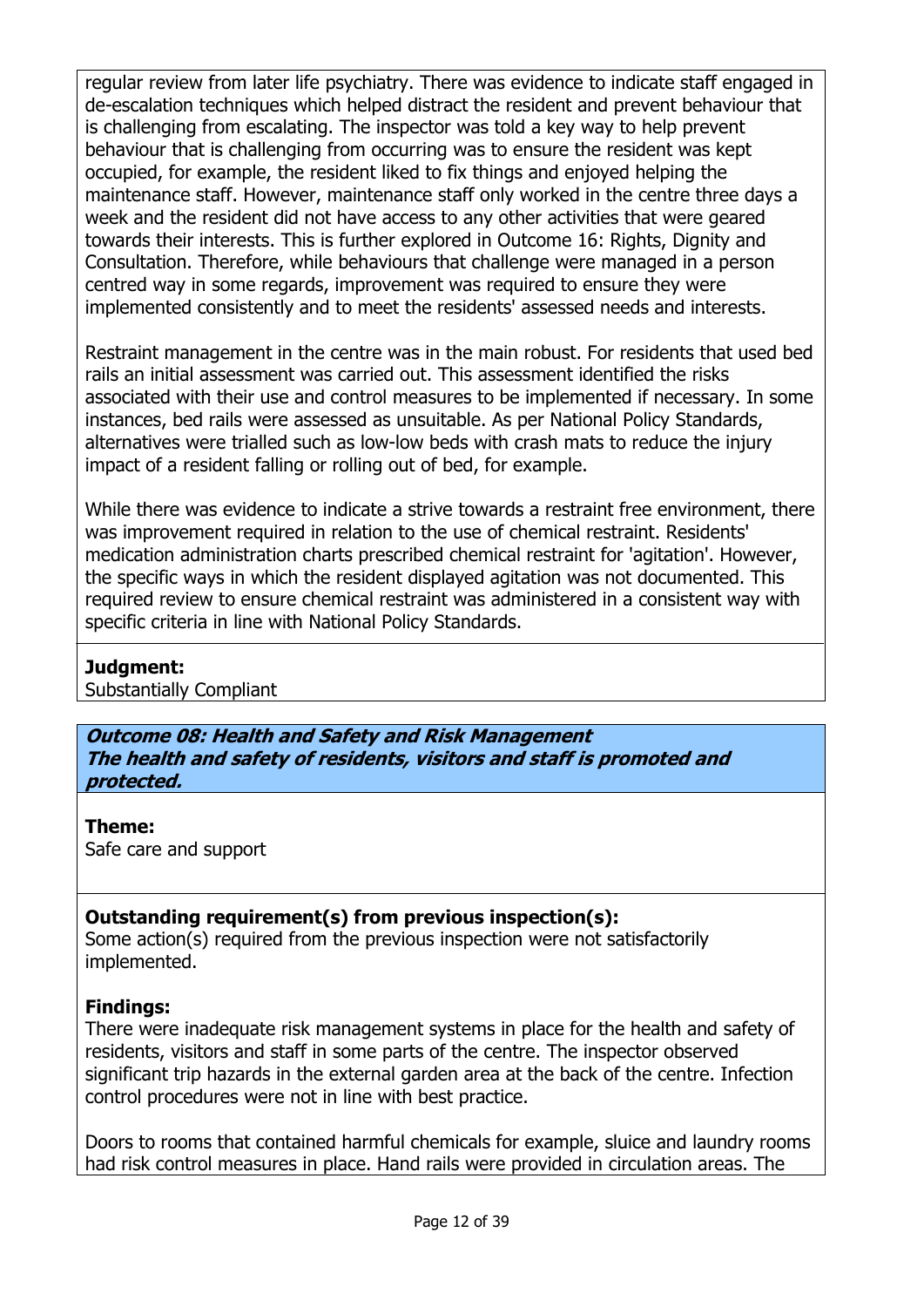centre had safe floor covering provided inside. Corridors were well lit with artificial and natural light. The health and safety statement for the centre was up to date.

Fire extinguishers had been serviced 7 December 2014. Servicing records for emergency lighting and the fire alarm were up to date with the most recent date 24 April 2015 with the next due date 24 July 2015. There were regular fire drills in the centre with the most recent being 9 April 2015. Fire records were maintained, which included details of frequency of fire drills, fire alarm tests and fire fighting equipment checks.

There was adequate means of escape and fire exits were unobstructed. There was a prominently displayed procedure for the safe evacuation of residents and staff demonstrated knowledge of what to do in the event of a fire. For example, staff indicated they would use compartmentalisation to prevent the spread of a fire by using the doors between zones to contain a fire. From a sample of files reviewed each resident had a personal emergency evacuation plan in place.

As outlined in Outcome 2 there was a risk, due to the limited number of hoists in the centre which could lead to staff engaging in incorrect procedures for manual handling.

Some infection control measures were in place within the centre but needed improvement. Alcohol hand gels were in use throughout the centre. Crash mats used as part of restraint reduction in the centre were cleaned regularly. However, the inspector observed that they were cleaned and allowed to dry in the sluice room of the centre. This posed a risk of infection from air borne contaminants when the room was used to clean commodes, for example. This was not in line with robust infection control procedures and required review.

An area of lino had been removed under one of the toilets in the centre. This was to allow access to pipes connected to the toilet which had blocked in the recent weeks. (This is further outlined in Outcome 12). However, the lino had not been replaced and under the toilet was exposed concrete. This posed an infection control risk as this section of the floor could not be cleaned adequately.

The inspector observed a number of physical environment risks in the external premises to the back of the centre. Some examples included a large step directly outside the door from the day room to the external premises which posed a considerable trip hazard. An unlocked effluent processing system, located in the garden to the back of the premises, also posed a significant hazard as it could be opened and accessed by residents or visitors to the centre. At the time of inspection it was out of order and emanating a foul odour.

There were open pipes in the garden/grass area which posed a significant trip hazard for residents if they wished to access that area. Staff spoken with told the inspector that residents did not access the external premises unless supervised. These hazards and others were brought to the attention of the person in charge and new provider nominee by the inspector on the morning of the second day of inspection. By midday of the second day a builder visited the centre to carry out a site inspection to rectify some issues and hazards identified. However, in the meantime the external premises of the centre were not safe and required urgent action to reduce risks to residents, visitors and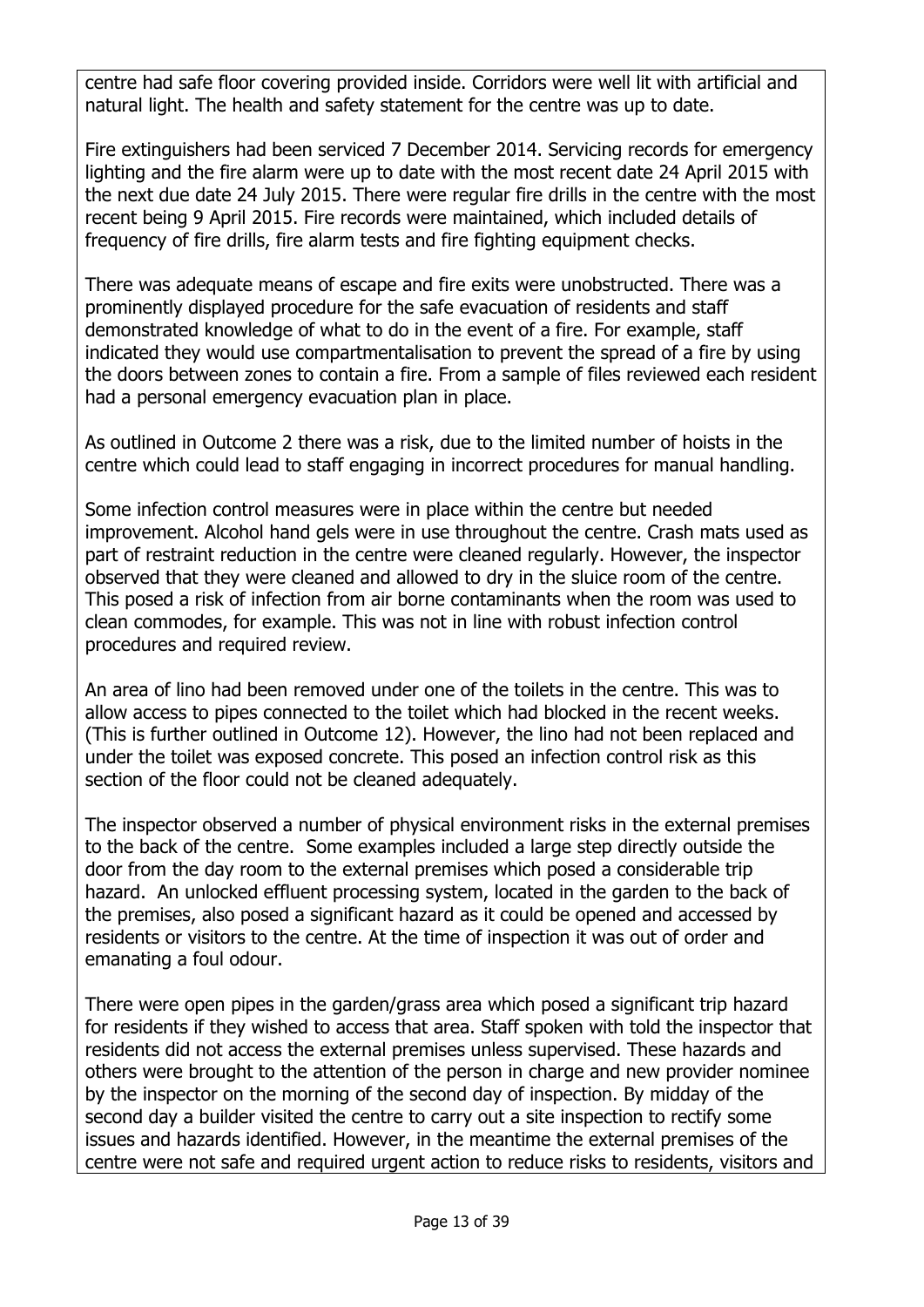## Judgment:

Non Compliant - Major

### Outcome 09: Medication Management Each resident is protected by the designated centre's policies and procedures for medication management.

#### Theme:

Safe care and support

## Outstanding requirement(s) from previous inspection(s):

The action(s) required from the previous inspection were satisfactorily implemented.

### Findings:

The inspector reviewed actions from a previous medication management inspection carried out October 2014 and found they have been satisfactorily implemented on this inspection.

There were written operational policies relating to the ordering, prescribing, storing and administration of medicines to residents. The processes in place for the handling of medicines, including controlled drugs, were safe and in accordance with current guidelines and legislation. Staff were observed to adhere to appropriate medication management practices.

There were appropriate procedures for the handling and disposal for unused and out of date medicines. No resident at the time of inspection was responsible for their own medication. An appropriate assessment was carried out confirming their capacity should a resident wish to do so. This was supported in the policies for the centre.

A system was in place for reviewing and monitoring safe medication management practices. The person in charge carried out medication management audits for the centre and these were available for the inspector to review during the course of the inspection. They have been found to be comprehensive on the previous medication management inspection also.

Residents had a choice of pharmacist, where possible. Pharmacists were facilitated to meet their obligations to residents under relevant legislation and guidance.

Crushed or liquid medications were written up and prescribed by residents GP and documented on their medication administration charts as required.

## Judgment:

Compliant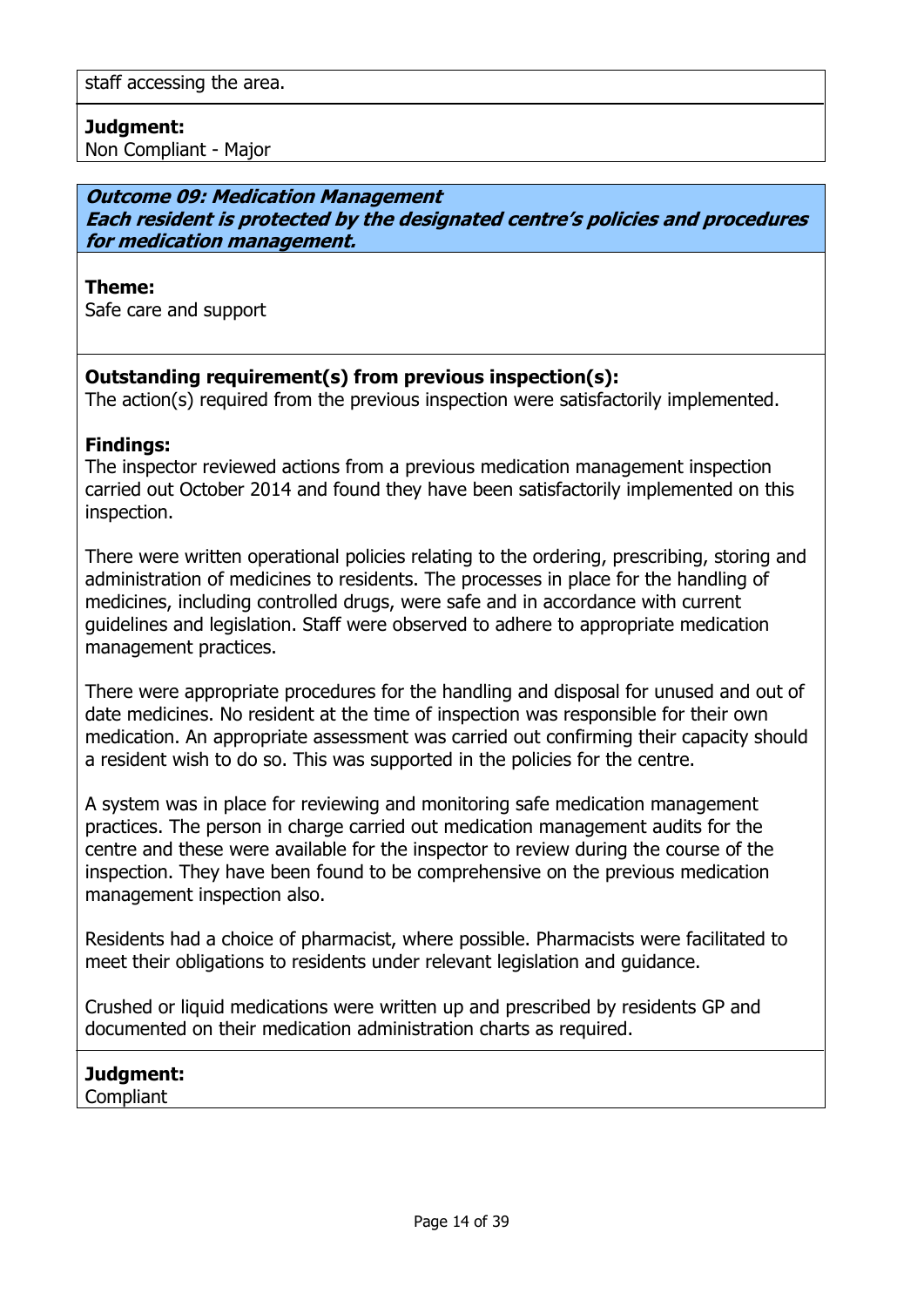#### Outcome 10: Notification of Incidents A record of all incidents occurring in the designated centre is maintained and, where required, notified to the Chief Inspector.

### Theme:

Safe care and support

# Outstanding requirement(s) from previous inspection(s):

The action(s) required from the previous inspection were satisfactorily implemented.

## Findings:

A record of all incidents occurring in the designated centre was maintained.

Notifiable incidents had been submitted to the Chief Inspector within the appropriate time frames. Quarterly reports had also been submitted to the Chief Inspector.

## Judgment:

**Compliant** 

# Outcome 11: Health and Social Care Needs

Each resident's wellbeing and welfare is maintained by a high standard of evidence-based nursing care and appropriate medical and allied health care. The arrangements to meet each resident's assessed needs are set out in an individual care plan, that reflect his/her needs, interests and capacities, are drawn up with the involvement of the resident and reflect his/her changing needs and circumstances.

## Theme:

Effective care and support

## Outstanding requirement(s) from previous inspection(s):

The action(s) required from the previous inspection were satisfactorily implemented.

## Findings:

Residents health care needs were met however, some improvement was required in relation to care planning where a health care risk was identified. There was limited access to some allied health professionals for residents.

From the sample of care plans reviewed, they were personalised, prepared within 48 hours of residents' admission or thereafter and detailed their assessed needs. Signed documentation was maintained in each resident's care plan folder whereby residents and/or their representatives had been asked if they wished to be involved in the care planning process. Following up on actions from a previous thematic inspection (November 2014) a sample of nutrition assessments were found to be completed accurately. Residents had also received a dental and oral assessment by a dentist in the previous six months.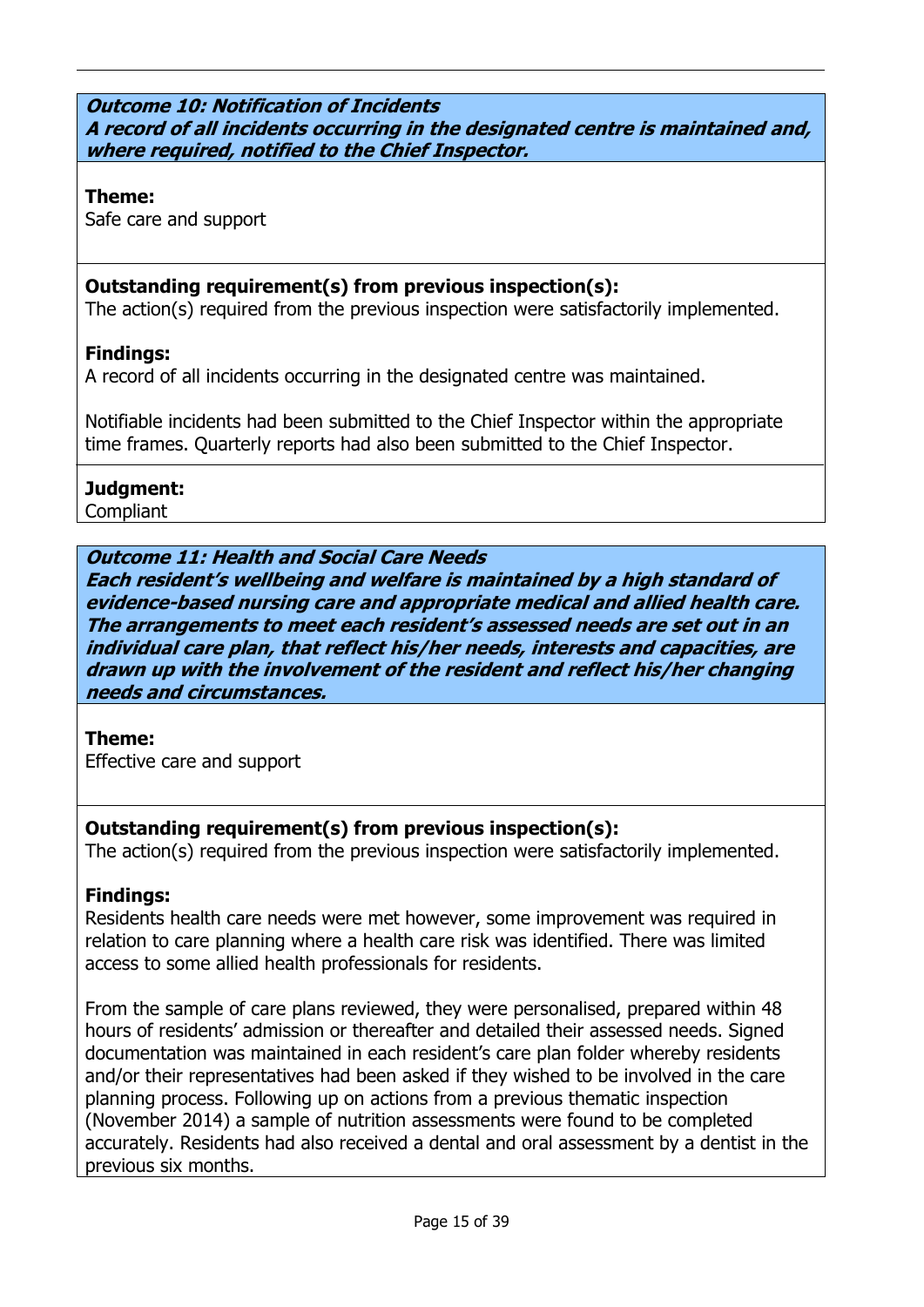The registered provider had arranged to meet the health care needs of each resident according to their assessed needs as set out in their care plans. Residents had a choice of medical practitioner. They could choose to continue with their GP or access a GP linked to the centre. Review of a sample of residents' files indicated residents had access to health care options and professional expertise to ensure most of their care needs were met. Residents, however, had limited access to physiotherapy or occupational therapy review.

A sample of care plans were reviewed by the inspector. They had been updated every four months and on an ongoing basis. From the sample reviewed, the assessment, care planning processes and clinical care was in line with evidence based practice and in accordance with professional guidelines. Health care risk assessments were completed across a wide range of health care outcomes, for example, pressure ulcer risk, nutritional risk and falls risks. While this was evidence of good health care assessment not all health care risks identified were followed up with an appropriate care plan to mitigate risk.

For example, a resident identified at high risk of developing a pressure ulcer, as per a pressure ulcer risk assessment, did not have a care plan documented with preventative nursing care measures such as a pressure ulcer relieving mattress or cushion to prevent pressure ulcers from happening. The resident was provided pressure relieving equipment on the second day of inspection and the inspector did note the resident did not have a pressure ulcer at the time of inspection despite being identified at high risk of developing one.

Documented in residents' care plans were 'A Key to Me' assessments which documented key significant likes, dislikes, information about the residents' lives and significant events and dates for the resident. However, there were no social care assessments whereby activities scheduled for residents were based on their key interests and abilities. This required review and is further outlined in Outcome 16.

## Judgment:

Non Compliant - Moderate

# Outcome 12: Safe and Suitable Premises

The location, design and layout of the centre is suitable for its stated purpose and meets residents' individual and collective needs in a comfortable and homely way. The premises, having regard to the needs of the residents, conform to the matters set out in Schedule 6 of the Health Act 2007 (Care and Welfare of Residents in Designated Centres for Older People) Regulations 2013.

#### Theme: Effective care and support

Outstanding requirement(s) from previous inspection(s):

Some action(s) required from the previous inspection were not satisfactorily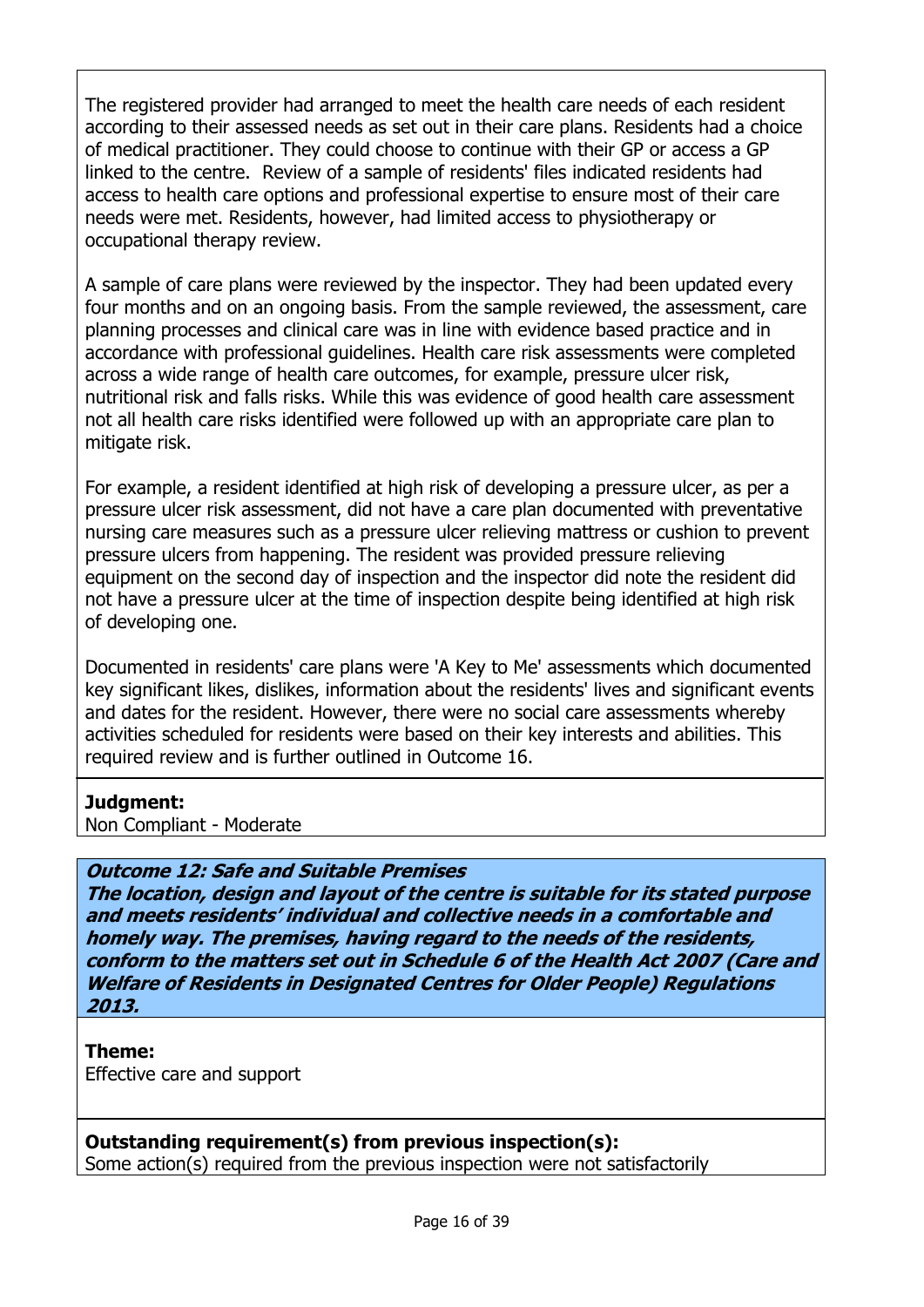## implemented.

# Findings:

The design and layout of the centre was not in line with the Statement of Purpose. The premises did not fully meet the needs of all residents and the design did not promote residents' independence.

There were a number of issues identified by the inspector throughout the course of the inspection which needed to be addressed as a matter of priority. The external and internal premises were not well maintained. The person in charge outlined to the inspector that maintenance personnel were only allocated to work three days per week in the centre. Many issues in the premises however, were beyond the scope of general wear and tear and required skilled professional expertise to address them.

Premises issues identified by the inspector included:

- An ineffective effluent processing system located in the enclosed garden designated for use by residents. It was not functioning effectively and a foul odour emanated from it which entered areas of the internal premises, for example, the residents' activities room located at the rear of the building. Servicing records for the system were kept in the centre however, the records indicated it had only been serviced February, March 2011 and May 2014 .

- There had been a recent instance of flooding in the centre pipes to one of the toilets had become blocked and subsequently the toilet had flooded the only functioning shower room in the centre.

- 22 residents had access to one shower. The other shower worked but due to the lack of dip in the floor, for drainage of water, the room flooded and could not be safely used. Tiles were missing in some surface areas in toilets and shower rooms.

- Signage was used in the centre to inform residents where the location of key areas they may need to access. However, the sign for the garden was located next to a door which led to the staff quarters. The inspector asked for the location of the sign to be moved beside the door that led to the garden. This was moved before the close of the first day of inspection.

- The design of the centre was not in line with the statement of purpose. The centre was set out to cater for the needs of residents with Dementia/Alzheimer's disease. However, the decor and design did not support this ethos of care. For example, the walls and floor in the corridors of the centre were the same colour. This did not reflect dementia specific design where contrasts between surfaces should be defined to assist residents with vision disturbances caused by Dementia/Alzheimer's. The person in charge and clinical manager also informed the inspector that some residents found the shine on the floor in some parts of the centre distressing. They sometimes observed residents attempt to step over the glare on the floor because it resembled a puddle of water. This posed a trip risk to residents.

- There were a number of significant trip hazards in the external premises of the centre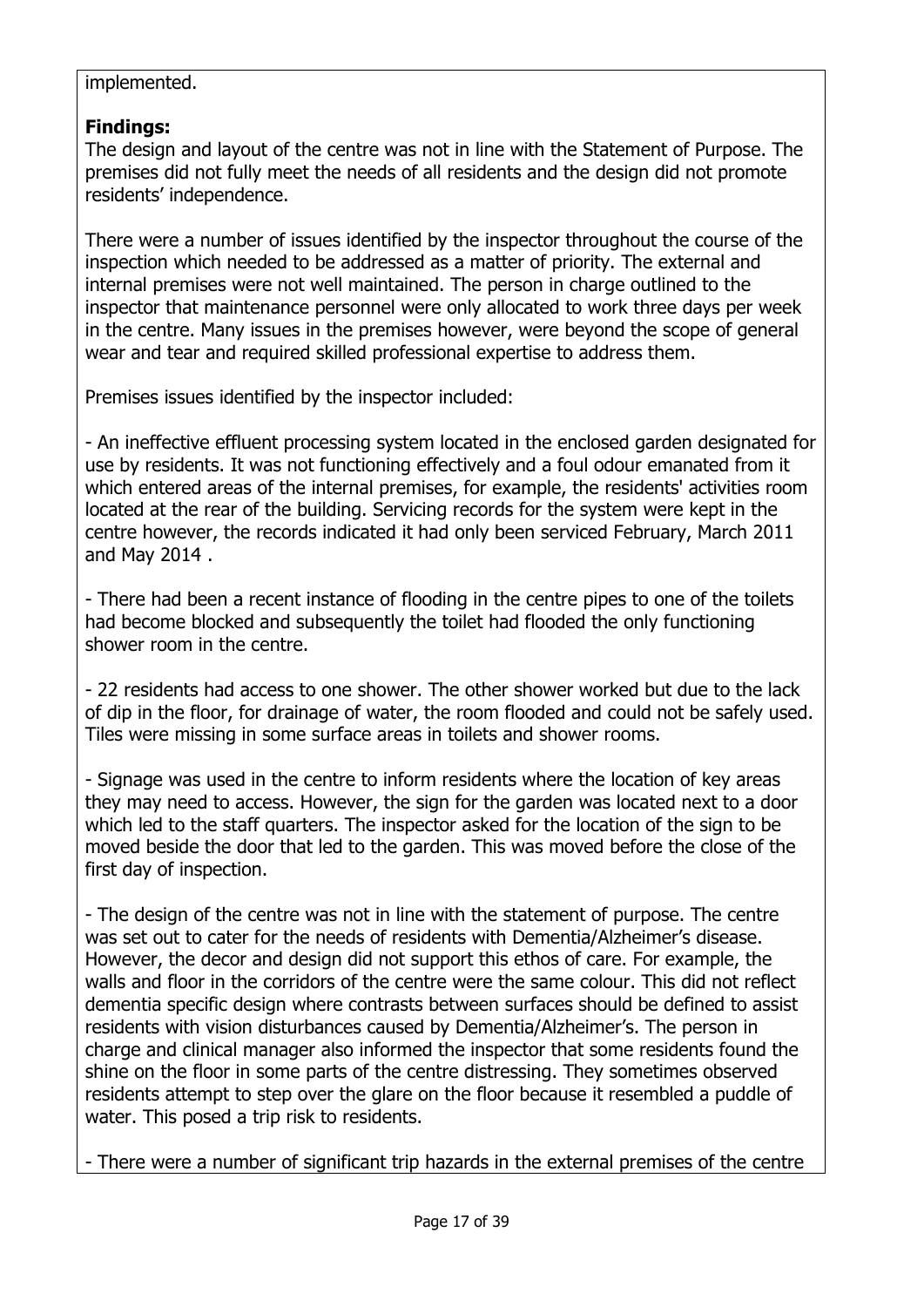which meant residents could not access this area unsupervised. Some hazards identified are further outlined in Outcome 8, Health and Safety and Risk Management.

- CCTV monitoring cameras were located in residents' bedrooms despite being decommissioned in 2012. These were located above residents' beds. The inspector determined that this could cause distress for residents who had dementia related conditions.

- Residents did not have access to a functioning call bell in their bedrooms. The call bell system in twin bedrooms, for example, consisted of one call bell with a long lead plugged into the wall. In most instances they were plugged out of the wall as they had been identified as a strangulation risk by the person in charge. This required review.

- The inspector also identified there were some manual handling resource issues. There were a limited number of hoists available in the centre. There was one full body hoist and one sit to stand hoist. Seven residents in the centre at the time of inspection required full body hoisting for appropriate safe manual handling to occur. Six residents required sit to stand hoisting to move safely from chair to wheelchair or chair to bed. The centre was not adequately resourced to ensure safe manual handling techniques were implemented for residents. The provider was required to review this.

The inspector requested the provider nominee address the issue with the effluent processing system as a matter of urgency before the close of inspection. The system was serviced before the close of inspection but would require further servicing the week thereafter to address the fault. The foul odour had stopped before the inspector closed the inspection on the second day.

The provider nominee was required to provide the Chief Inspector with a comprehensive action plan of how they planned to address the issues found in this report.

# Judgment:

Non Compliant - Major

## Outcome 13: Complaints procedures

The complaints of each resident, his/her family, advocate or representative, and visitors are listened to and acted upon and there is an effective appeals procedure.

## Theme:

Person-centred care and support

# Outstanding requirement(s) from previous inspection(s):

The action(s) required from the previous inspection were satisfactorily implemented.

## Findings:

There were policies and procedures for the management of complaints. The complaints process was in the main user-friendly and included an appeals process. However, complainant satisfaction was not clearly documented.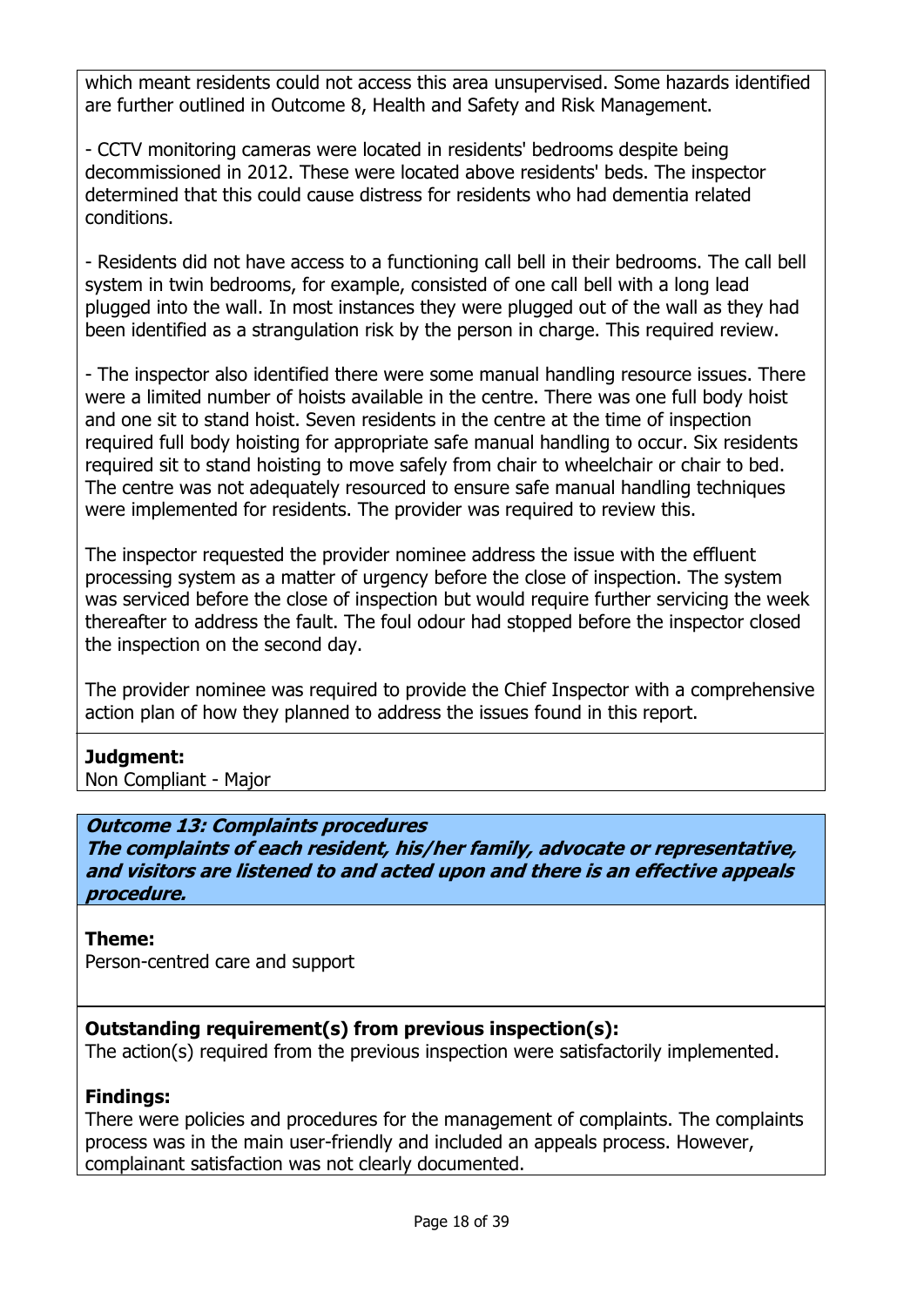There was a nominated person to deal with complaints and there was evidence to show in documentation reviewed that complaints had been investigated. There was a record made of all complaints, investigations carried out and outcomes. The complainants' satisfaction with the outcome of the complaint however, required review as it was not clearly documented.

The complaints procedure was displayed on the notice board on a corridor in the centre, it was easy to over look it as there was other information around it which made it less conspicuous but it was displayed in a prominent position in the centre.

## Judgment:

Substantially Compliant

## Outcome 14: End of Life Care

Each resident receives care at the end of his/her life which meets his/her physical, emotional, social and spiritual needs and respects his/her dignity and autonomy.

## Theme:

Person-centred care and support

## Outstanding requirement(s) from previous inspection(s):

Some action(s) required from the previous inspection were not satisfactorily implemented.

## Findings:

A thematic inspection which focused on two Outcomes was carried out in November 2014. One of the outcomes reviewed was End-of-Life Care.

The inspector followed up on actions given for that inspection and found most were satisfactorily implemented. Residents' resuscitation status had been established by a medical professional and clearly documented in residents' care plans. From a care plan reviewed it documented the nursing care to be provided, pastoral care and location where the resident would wish to die.

However, there was more work required to detail the emotional and psychological needs of the resident at end of life to ensure they received a person centred end-of-life experience. The end-of-life care plan reviewed also did not specify the resident's preference as to who they would like to have with them at end of life.

## Judgment:

Substantially Compliant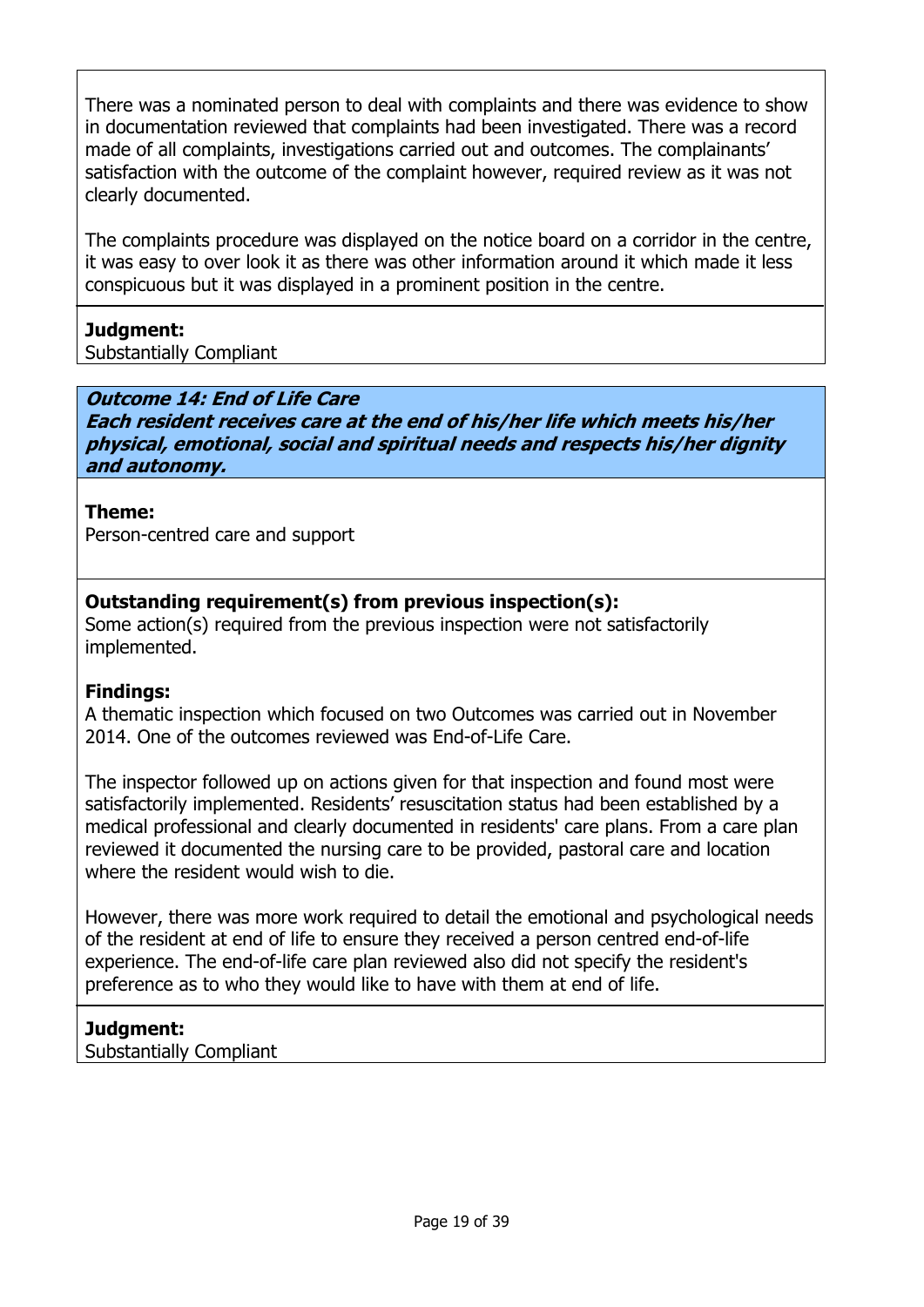### Outcome 15: Food and Nutrition

Each resident is provided with food and drink at times and in quantities adequate for his/her needs. Food is properly prepared, cooked and served, and is wholesome and nutritious. Assistance is offered to residents in a discrete and sensitive manner.

#### Theme:

Person-centred care and support

### Outstanding requirement(s) from previous inspection(s):

No actions were required from the previous inspection.

## Findings:

As mentioned in Outcome 14, a thematic inspection had occurred in November 2014. This outcome was reviewed during the inspection and no non compliance was found.

The inspector observed practices and reviewed documentation and found practices on the previous inspection were still in place on this inspection. Residents' food and nutrition needs were being adequately met.

# Judgment:

Compliant

## Outcome 16: Residents' Rights, Dignity and Consultation

Residents are consulted with and participate in the organisation of the centre. Each resident's privacy and dignity is respected, including receiving visitors in private. He/she is facilitated to communicate and enabled to exercise choice and control over his/her life and to maximise his/her independence. Each resident has opportunities to participate in meaningful activities, appropriate to his or her interests and preferences.

#### Theme:

Person-centred care and support

## Outstanding requirement(s) from previous inspection(s):

The action(s) required from the previous inspection were satisfactorily implemented.

## Findings:

The inspector reviewed non compliances from the previous inspection in November 2014 relating to this outcome and found there had been actions put in place by the person in charge to ensure residents were facilitated choice at meal times. However, there were more improvements required in relation to consultation and choice for residents. Recreation facilities and assessments were inadequate and required review.

Residents had access to television and radio and news of local events. They received visitors and there was an open visitor policy to the centre. The inspector spoke to a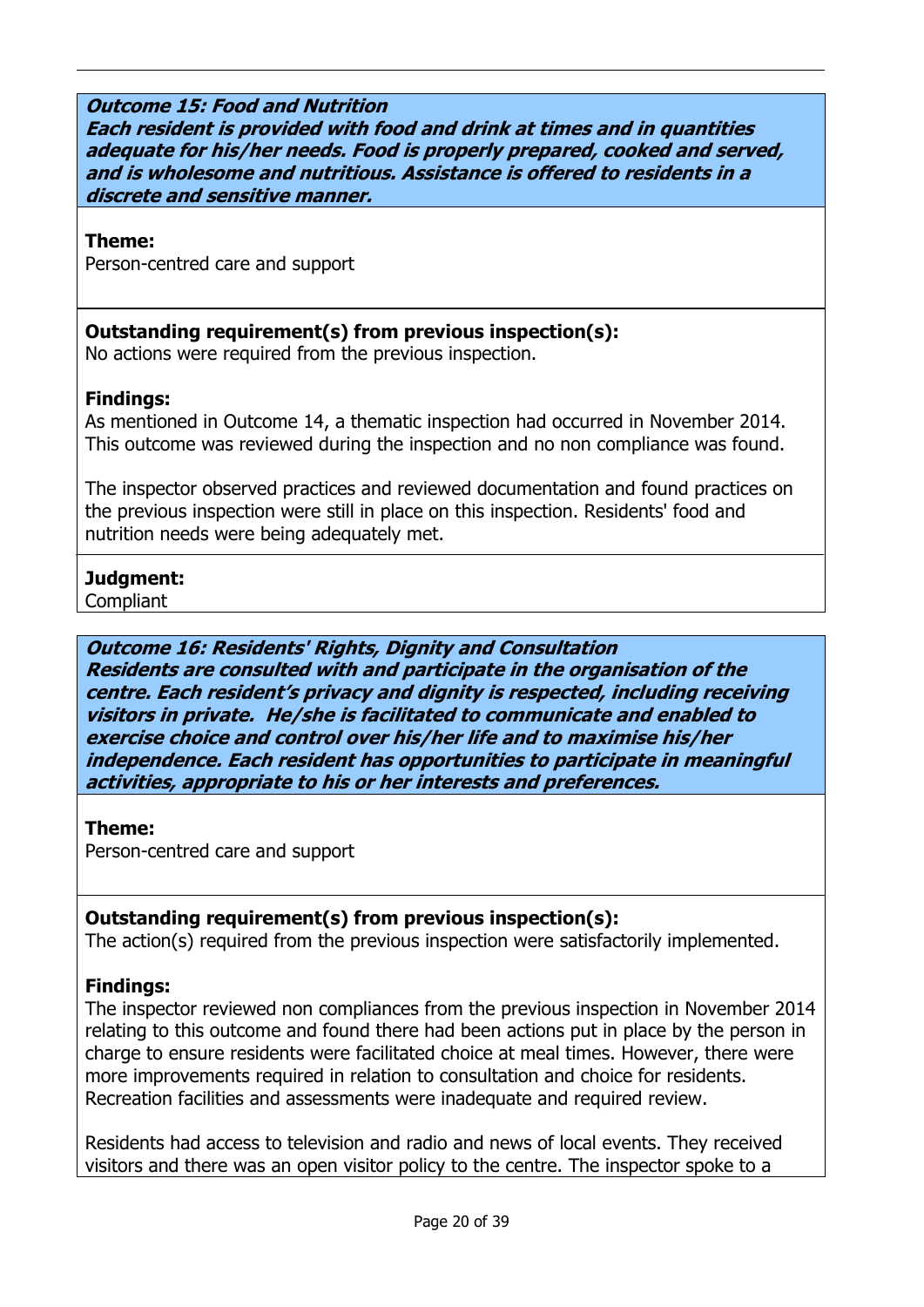resident's visitors during the course of the inspection. They complimented the staff and the centre and said they were happy with how their relative was cared for and with the visiting arrangements.

There was no documentation available to show residents were consulted about how the centre was planned and run. There was no resident committee meetings held and there was no other evidence to indicate residents had been consulted or afforded choice. Decisions made for residents were made predominantly through their representative or next of kin and their wishes for the resident. Residents' personal preferences prior to their onset of Dementia/Alzheimer's were not documented in any meaningful way which would direct care interventions and choices for them during their illness. This required improvement.

Routines and practices in the centre did not maximise residents' independence for example, residents that were mobile could not independently access the garden area as the door was kept locked and they required one to one supervision when accessing the garden due to the many hazards as outlined in Outcomes 8 and 12 of this report.

Residents could receive visitors in private if they so wished. Since the previous registration inspection an extension had been built since 2012. This provided a private visitor space. However, the visitor room was located past staff facilities and did not present as a space where families would feel comfortable walking into. Access to this area required better signage and accessibility for visitors.

Activities provided for residents were not based on a meaningful activity assessment which assessed their interests and capabilities. Residents had opportunities to engage in activities but they were not assessed as being meaningful and purposeful to them. For example, a resident, as mentioned in Outcome 7, enjoyed fixing things but did not have access to engage in this activity on a consistent basis and often engaged in behaviours that challenge as a result.

## Judgment:

Non Compliant - Major

Outcome 17: Residents' clothing and personal property and possessions Adequate space is provided for residents' personal possessions. Residents can appropriately use and store their own clothes. There are arrangements in place for regular laundering of linen and clothing, and the safe return of clothes to residents.

## Theme:

Person-centred care and support

## Outstanding requirement(s) from previous inspection(s):

Some action(s) required from the previous inspection were not satisfactorily implemented.

## Findings: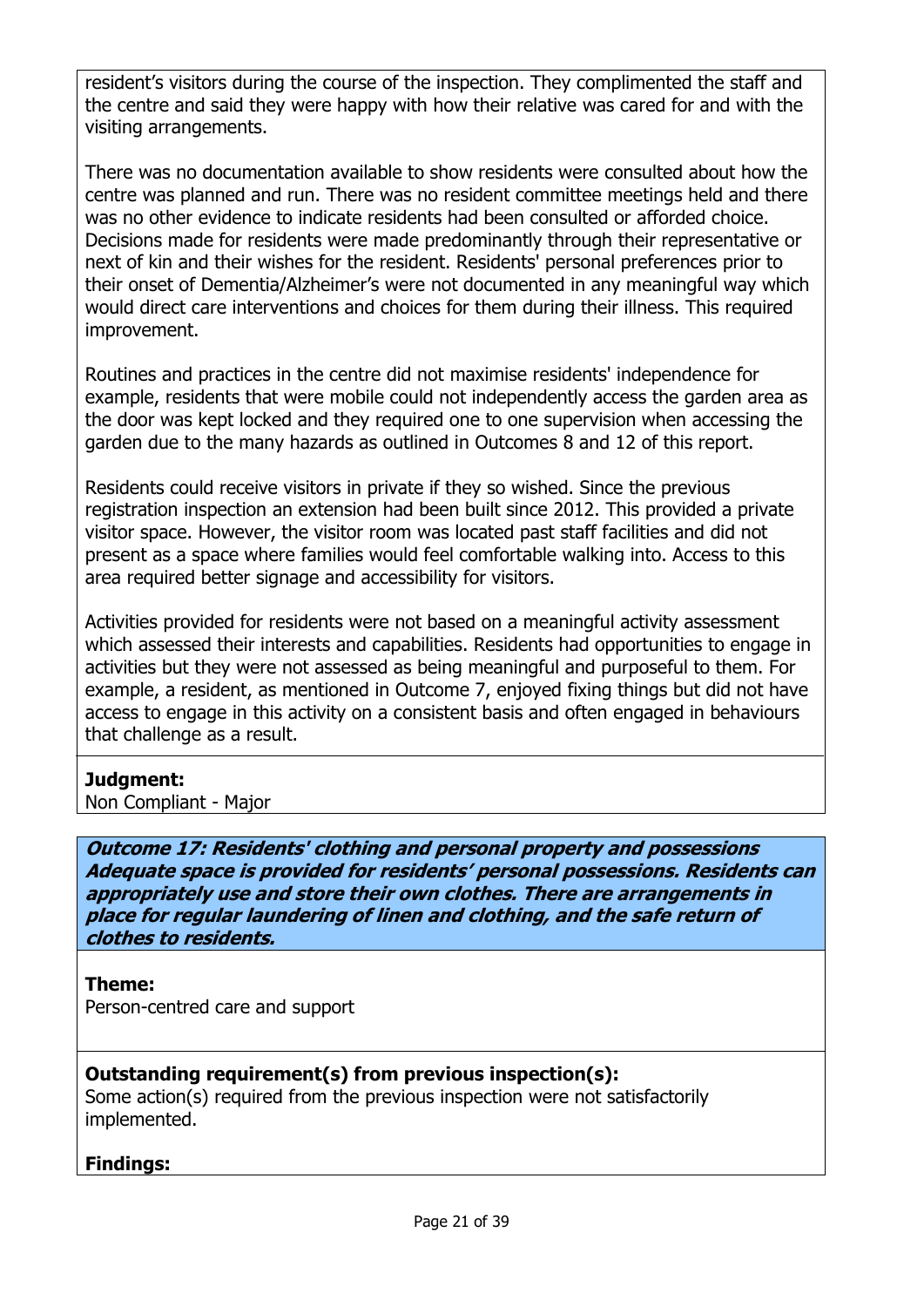There was a policy which guided practice in relation to residents' personal property and clothing. A record was maintained of residents' personal property and enhanced measures had been put in place since the previous inspection February 2014 whereby issues had been identified that could lead to residents' clothes going missing.

A trolley with individual named receptacles had been purchased. Residents' clothing was put into each box brought to the laundry room. When laundered they were returned to the labelled boxes and returned to residents. This was a significant improvement and a more robust measure in place.

# Judgment:

Compliant

## Outcome 18: Suitable Staffing

There are appropriate staff numbers and skill mix to meet the assessed needs of residents, and to the size and layout of the designated centre. Staff have up-to-date mandatory training and access to education and training to meet the needs of residents. All staff and volunteers are supervised on an appropriate basis, and recruited, selected and vetted in accordance with best recruitment practice. The documents listed in Schedule 2 of the Health Act 2007 (Care and Welfare of Residents in Designated Centres for Older People) Regulations 2013 are held in respect of each staff member.

## Theme:

**Workforce** 

# Outstanding requirement(s) from previous inspection(s):

The action(s) required from the previous inspection were satisfactorily implemented.

# Findings:

The inspector reviewed the staffing numbers for the centre and the whole time equivalent numbers. There were sufficient staffing numbers on duty at all times according to rosters reviewed. A planned and actual roster was maintained. The staffing compliment met the statement of purpose, number of residents and size and layout of the centre. However, staff were not suitably skilled to carry out the aims and services as set out in the statement of purpose for the centre.

Only five staff had training in Dementia or Alzheimer's care. There were inadequate numbers of staff trained in carrying out dementia specific activity programmes such as Sonas. Four staff had undergone training in Sonas which did not include the allocated activity co-ordinators. Of the two allocated activity co-ordinators in the centre, none had undergone any training specific to their jobs other than mandatory training in fire safety, manual handling and elder abuse prevention. This required review.

Staff training records for manual handling were up to date with evidence of refresher training. However, two health care assistants working in the centre had not received manual handling training.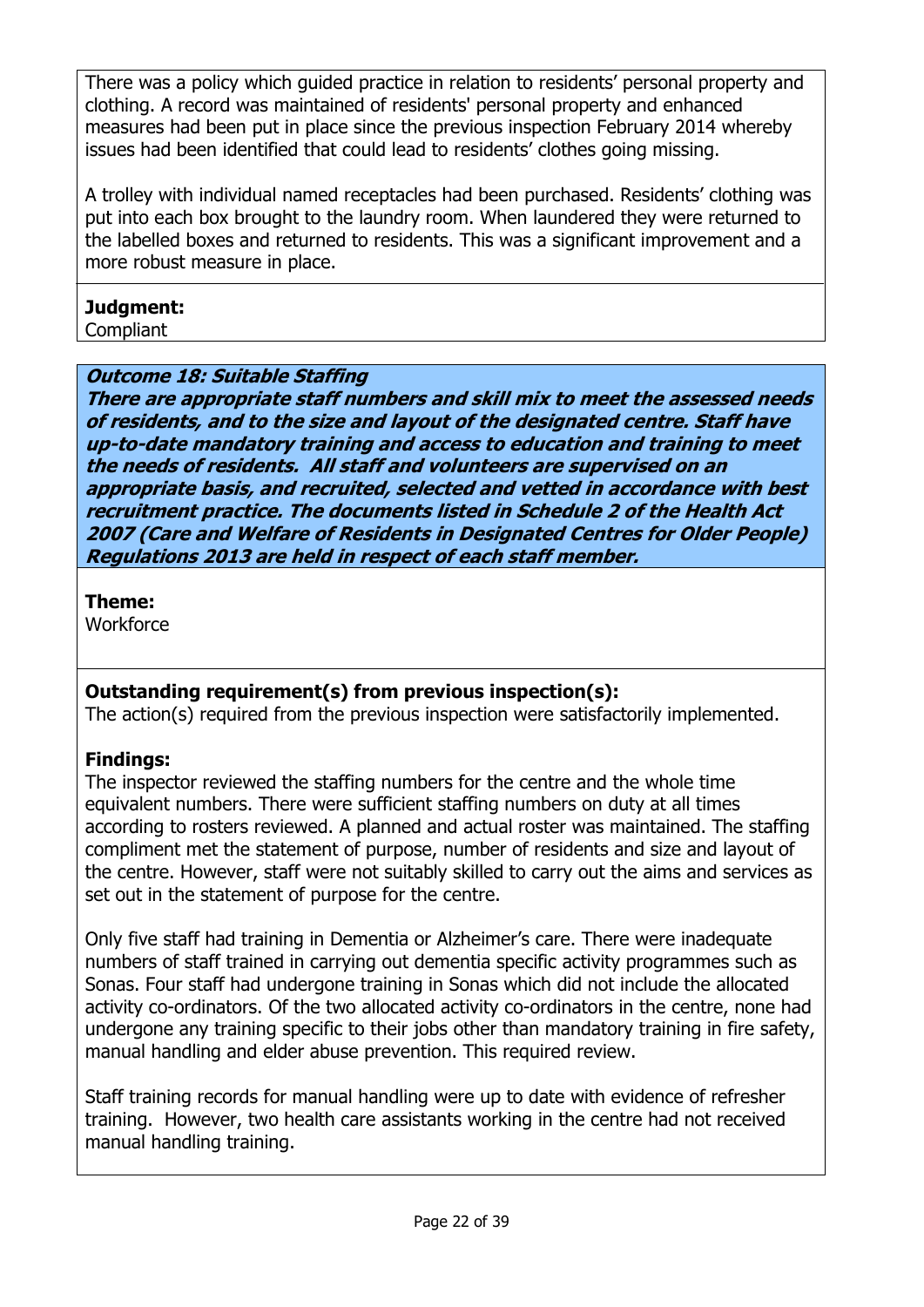Not all staff had completed infection control or hand washing training with refresher training scheduled as required. There was evidence of inadequate infection control procedures in the centre found during the inspection.

The health and safety statement was maintained by designated staff working in the centre. However, there was no evidence to show they had received adequate training in how to maintain a health and safety statement for the centre. Given the number of risks and hazards identified by the inspector during the course of the inspection, this required review.

## Judgment:

Non Compliant - Moderate

## Closing the Visit

At the close of the inspection a feedback meeting was held to report on the inspection findings.

## Acknowledgements

The inspector wishes to acknowledge the cooperation and assistance of all the people who participated in the inspection.

# Report Compiled by:

Ann-Marie O'Neill Inspector of Social Services Regulation Directorate Health Information and Quality Authority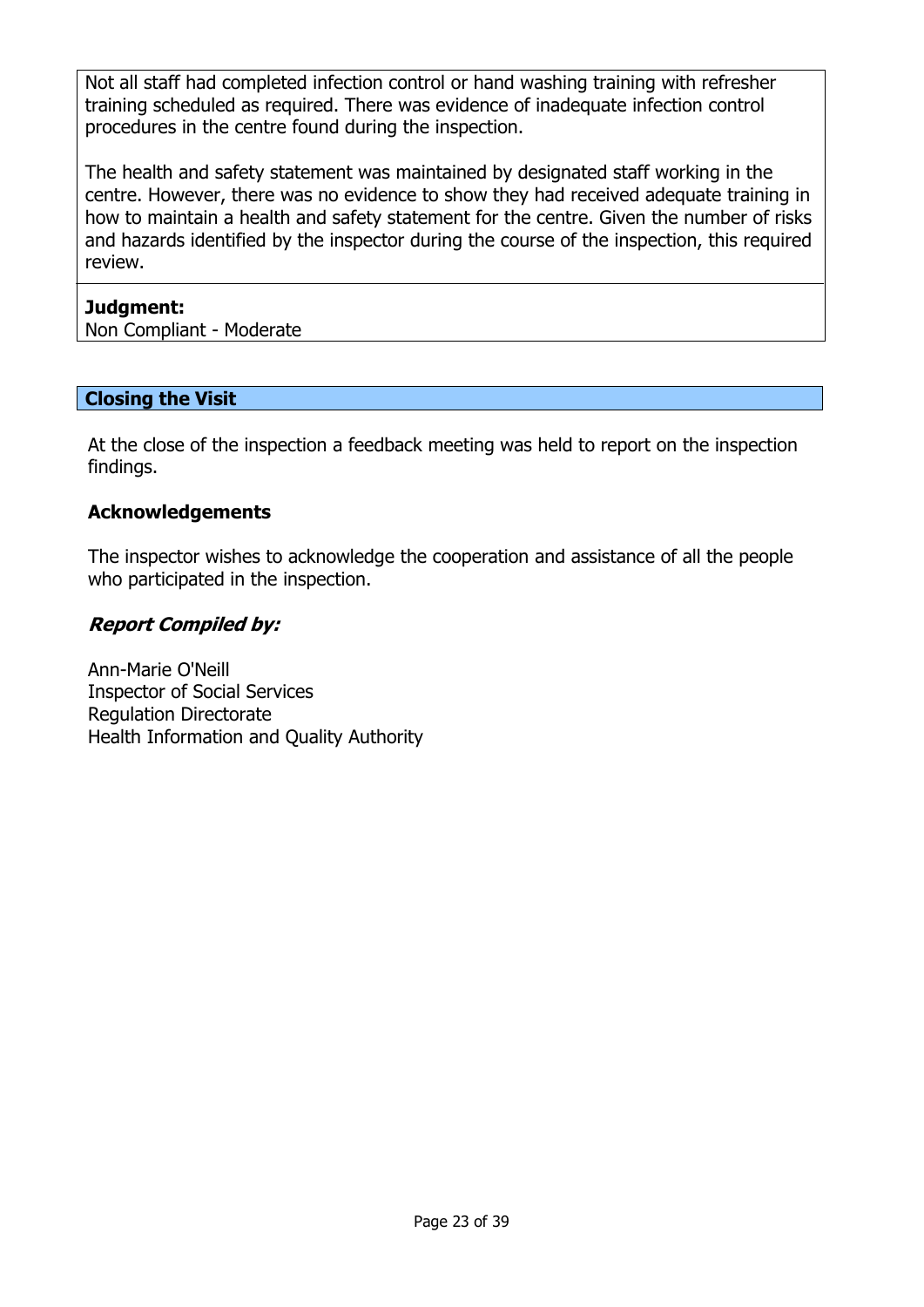# Health Information and Quality Authority Regulation Directorate



Action Plan

An tÚdarás Um Fhaisnéis agus Cáilíocht Sláinte

Provider's response to inspection report $<sup>1</sup>$ </sup>

| Maryfield Nursing Home |
|------------------------|
|                        |
|                        |
| OSV-0000359            |
|                        |
| 07/05/2015             |
|                        |
| 15/06/2015             |
|                        |

### **Requirements**

This section sets out the actions that must be taken by the provider or person in charge to ensure compliance with the Health Act 2007 (Care and Welfare of Residents in Designated Centres for Older People) Regulations 2013 and the National Quality Standards for Residential Care Settings for Older People in Ireland.

All registered providers should take note that failure to fulfil your legal obligations and/or failure to implement appropriate and timely action to address the non compliances identified in this action plan may result in enforcement action and/or prosecution, pursuant to the Health Act 2007, as amended, and Regulations made thereunder.

## Outcome 01: Statement of Purpose

#### Theme:

-

Governance, Leadership and Management

### The Registered Provider is failing to comply with a regulatory requirement in the following respect:

The statement of purpose did not include the arrangements made for consultation with, and participation of, residents in the operation of the designated centre.

The statement of purpose did not include matters relating to the arrangement for the management of the designated centre in the absence of the person in charge.

 $1$  The Authority reserves the right to edit responses received for reasons including: clarity; completeness; and, compliance with legal norms.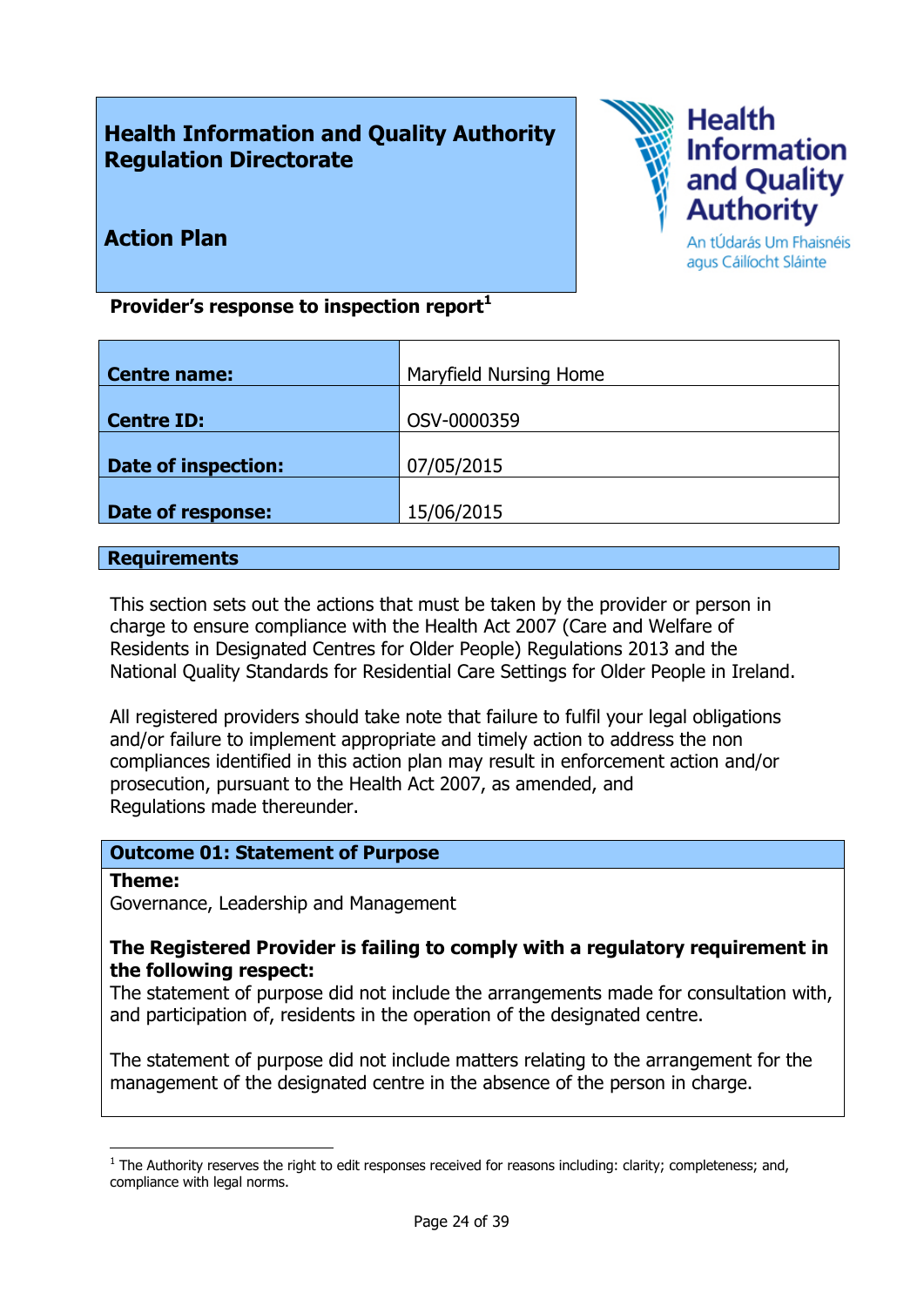# Action Required:

Under Regulation 03(1) you are required to: Prepare a statement of purpose containing the information set out in Schedule 1 of the Health Act 2007 (Care and Welfare of Residents in Designated Centres for Older People) Regulations 2013.

### Please state the actions you have taken or are planning to take:

• The Statement of Purpose was revised on the 15th June 2015 and submitted to HIQA on that date. It contains the information set out in Schedule 1 of the Health Act 2007(Care and Welfare of Residents in Designated Centres for Older People) Regulations 2013.

• All residents and family members were invited to attend a Residents Representative Committee meeting on the 8th June 2015 at 3.00 pm. In attendance were PIC, Services Manager Western Alzheimers, and 2 residents' relatives. The meeting lasted two hours and minutes were recorded. Copy minutes submitted to the Authority. Meetings going forward will be bi-monthly in line with regulations and a schedule of future meetings is now displayed on the public notice board along with an invitation to all residents, family members, residents' representatives and visitors to attend. Copy notice submitted to the Authority.

• Guidelines for the management of the centre in the absence of the PIC are set out on page 8 of the Statement of Purpose and have been amended to include the actual names of both the Person in Charge and the assistant Person in Charge. Revised Statement of Purpose submitted to the Authority.

### Proposed Timescale: 08/06/2015

Theme:

Governance, Leadership and Management

## The Registered Provider is failing to comply with a regulatory requirement in the following respect:

The statement of purpose contained most of the information required by Schedule 1 of the Health Act 2007 (Care and Welfare of Residents in Designated Centres for Older People) Regulations 2013. However, the facilities and service provided to residents, as set out in the statement of purpose, were not found in practice.

## Action Required:

Under Regulation 03(2) you are required to: Review and revise the statement of purpose at intervals of not less than one year.

## Please state the actions you have taken or are planning to take:

• The Statement of Purpose has been revised to accurately reflect the facilities and service provided to the residents. The amended Statement of Purpose was submitted to HIQA on the 15th June 2015.

• Works to make the garden a safe environment for residents, family members and staff have been awarded to a local contractor. Work commenced on Monday 15th June 2015. The contractor has confirmed that these works will be completed by Friday 19th June 2015.

• The staff of Maryfield are very experienced in dementia care with 32 members of staff having over 10 years' experience in this field. Currently 5 members of staff have dementia specific training. Contact has been made with CNME of the HSE requesting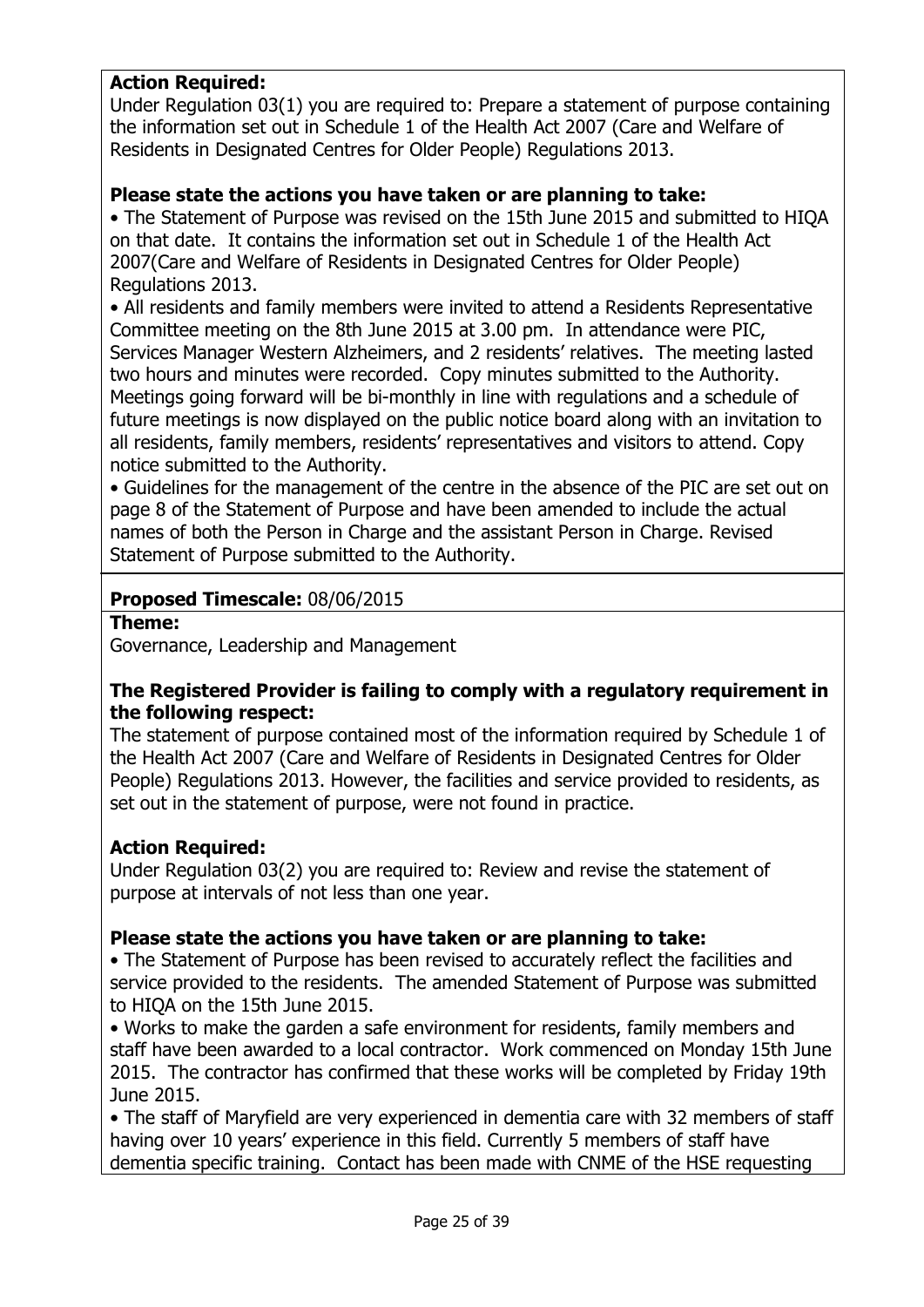delivery of urgent dementia training. First group of 10/11 staff members will commence training on Tuesday 23rd June 2015 and will complete on Tuesday 7 July 2015. Second Group will commence training on Tuesday 30th June 2015 and will complete on the 14th July 2015. Third group will commence training on the 2nd July 2015 and will complete on 16th July 2015. The remaining 5 staff members will undertake the training in the month of September 2015 – this is the earliest date CNME can deliver the training. A refresher training course will be provided to the 5 members of staff who have previously undertaken this training.

• All staff of Maryfield Nursing Home have completed mandatory training in people moving and handling.

Proposed Timescale: Garden: Friday 19th June 2015. Dementia Training – 33 staff by the 16th July 2015. Remaining 5 staff by 30th September 2015

## Outcome 02: Governance and Management

### Theme:

Governance, Leadership and Management

## The Registered Provider is failing to comply with a regulatory requirement in the following respect:

At the time of inspection a new person had been appointed to take over the role of provider nominee. However, the existing provider had failed to notify the Authority of this change and the required documentation had not been submitted.

## Action Required:

Under Regulation 4 of the Health Act 2007 (Registration of Designated Centres for Older People) Regulations 2015 you are required to: Provide all documentation prescribed under Regulation 4 of the Health Act 2007 (Registration of Designated Centres for Older People) Regulations 2015

## Please state the actions you have taken or are planning to take:

• A new CEO was appointed on the 1st May 2015. The existing Provider will continue in his role for a period of two months to allow the new CEO a period of time to familiarise himself with appropriate legislation and regulations and to allow time for the regulatory notice period of two months to be adhered to. The new CEO had been in his role for three days at commencement date of inspection. He attended a meeting with HIQA Inspector to ascertain if he could assist in any way. He is scheduled to take over role of provider from the 14th August 2015. Documentation for change of provider was submitted to HIQA on the 11th June 2015 with a proposed commencement date of Friday 14th August 2015.

• The new CEO is working with the existing Provider in dealing with the shortcomings listed in the HIQA report in an urgent manner. He has reported the negative findings to the Board of Directors of Western Alzheimers who have agreed to provide the funding necessary to overcome the identified shortcomings.

• The new CEO will be spending a minimum of 2 days per week over the next number of months to personally oversee the resolution of shortcomings.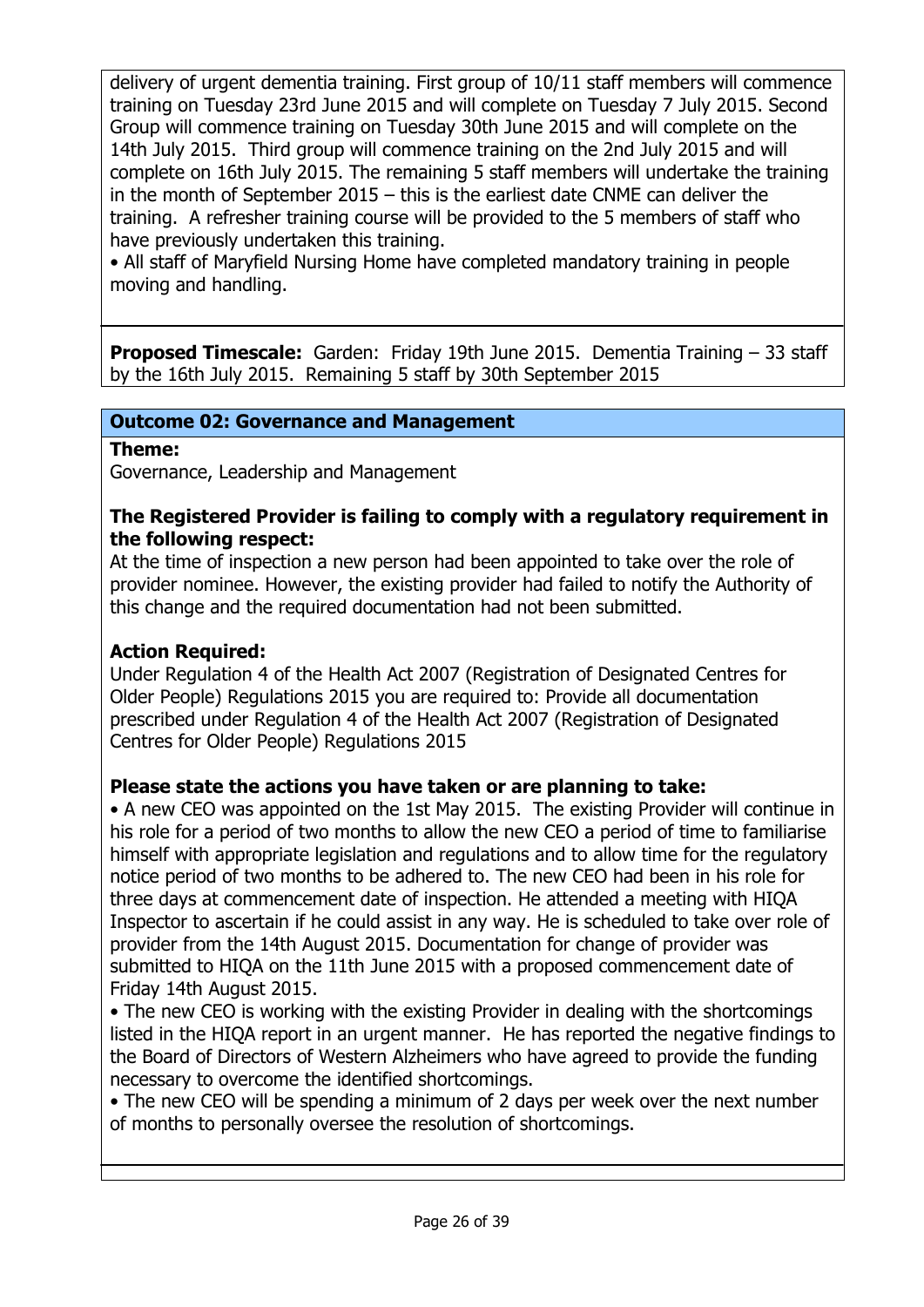# Proposed Timescale: 14/08/2015

## Theme:

Governance, Leadership and Management

## The Registered Provider is failing to comply with a regulatory requirement in the following respect:

Management and supervision of work placement employees required improvement to ensure they gained the required level of skills and experience.

# Action Required:

Under Regulation 23(b) you are required to: Put in place a clearly defined management structure that identifies the lines of authority and accountability, specifies roles, and details responsibilities for all areas of service provision.

# Please state the actions you have taken or are planning to take:

• A new induction framework has been prepared which clearly details the management and supervision of work placement employees during their induction period. Included in this process are assessments to ensure that the work placement employees are displaying appropriate competencies. This assessment requires sign off by the employee, service manager and person in charge. Copy of Induction Policy and assessments submitted to the Authority.

• Training has been requested through CNME for the Person in Charge and the Assistant Person in Charge in supervision skills of health care workers.

• A Personal Effectiveness Training Course which incorporates supervisory skills will be undertaken by the Assistant Person in Charge on Thursday 18th June 2015. The PIC will also undertake this training at the first available date.

# Proposed Timescale: 31/07/2015

## Theme:

Governance, Leadership and Management

## The Registered Provider is failing to comply with a regulatory requirement in the following respect:

The person put forward to take over the role of provider nominee did not have knowledge of the Health Act 2007 (Care and Welfare of Residents in Designated Centres for Older People) Regulations 2013. He was equally unfamiliar with HIQA inspection reports and the inspection process.

The governance and management systems did not ensure the effective resourcing of the centre to meet the needs of residents.

# Action Required:

Under Regulation 23(c) you are required to: Put in place management systems to ensure that the service provided is safe, appropriate, consistent and effectively monitored.

# Please state the actions you have taken or are planning to take:

• The new CEO was in his role for three days prior to commencement of inspection. He is scheduled to take over the role as Provider on the Friday 14th August 2015 with the existing Provider to remain in his role until that date. The new CEO is working closely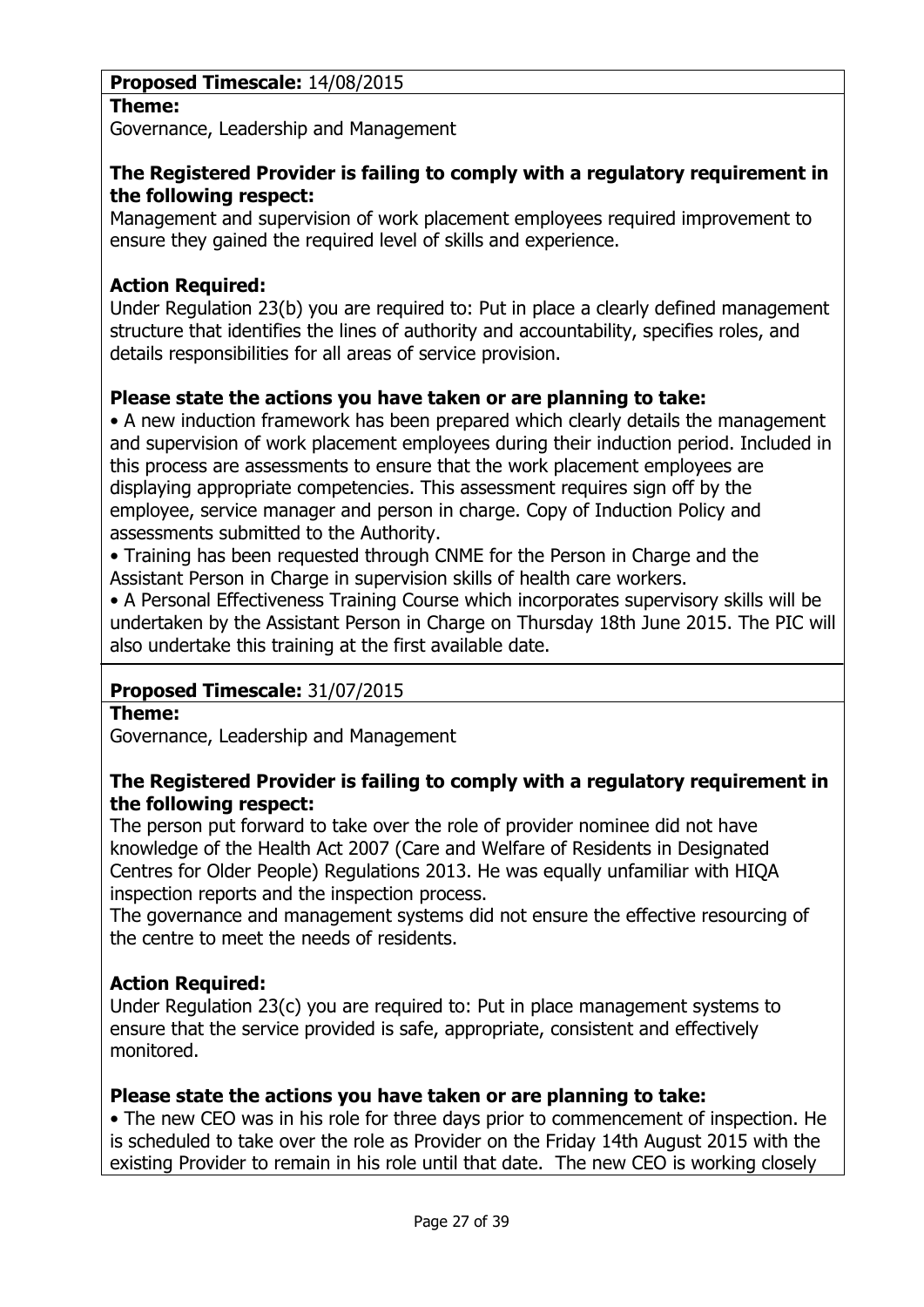with the Provider in the interim period in the provision of services and in dealing with the shortcomings highlighted in the HIQA inspection of the 7th and 8th May 2015. • The new CEO has reviewed the Health Act 2007 (Care and Welfare of Residents in Designated Centres for Older People) Regulations 2013, HIQAs guide for providers, assessment framework and judgement framework information booklets. He has reviewed previous HIQA Inspection Reports and has familiarised himself with the HIQA inspection process.

• The newly appointed provider nominee will oversee the governance and management systems to ensure the effective resourcing of the centre to meets the needs of the residents. The CEO will be present in Maryfield Nursing Home for a minimum of two days per week and more often if required to support the PIC and the team in overcoming the shortcomings. The Board of Directors are aware of the shortcomings and have authorised funding for necessary costs.

# Proposed Timescale: 15/06/2015

Theme:

Governance, Leadership and Management

## The Registered Provider is failing to comply with a regulatory requirement in the following respect:

There was no annual review available for the inspector to review on this inspection of the audits she had carried out in the previous year.

## Action Required:

Under Regulation 23(d) you are required to: Ensure there is an annual review of the quality and safety of care delivered to residents in the designated centre to ensure that such care is in accordance with relevant standards set by the Authority under section 8 of the Act and approved by the Minister under section 10 of the Act.

## Please state the actions you have taken or are planning to take:

• The person in charge will review the audits undertaken for the previous vear and complete a summary of the quality and safety of services in Maryfield Nursing Home. Findings will be documented and shortcomings addressed. Going forward the process will be diarised to ensure it is undertaken on an annual basis.

• A new audit system is being implemented as a First Line of Defence (FLOD). We propose that this FLOD testing will be undertaken on a six monthly basis by a Senior Nursing Director from another Western Alzheimers nursing home under the various headings audited by HIQA. This audit will take place in March and September annually with the first audit commencing in September 2015. This should ensure that any negative findings in HIQA reports are rectified and not overlooked as previously happened.

# Proposed Timescale: 12/06/2015

## Outcome 03: Information for residents

#### Theme:

Governance, Leadership and Management

## The Registered Provider is failing to comply with a regulatory requirement in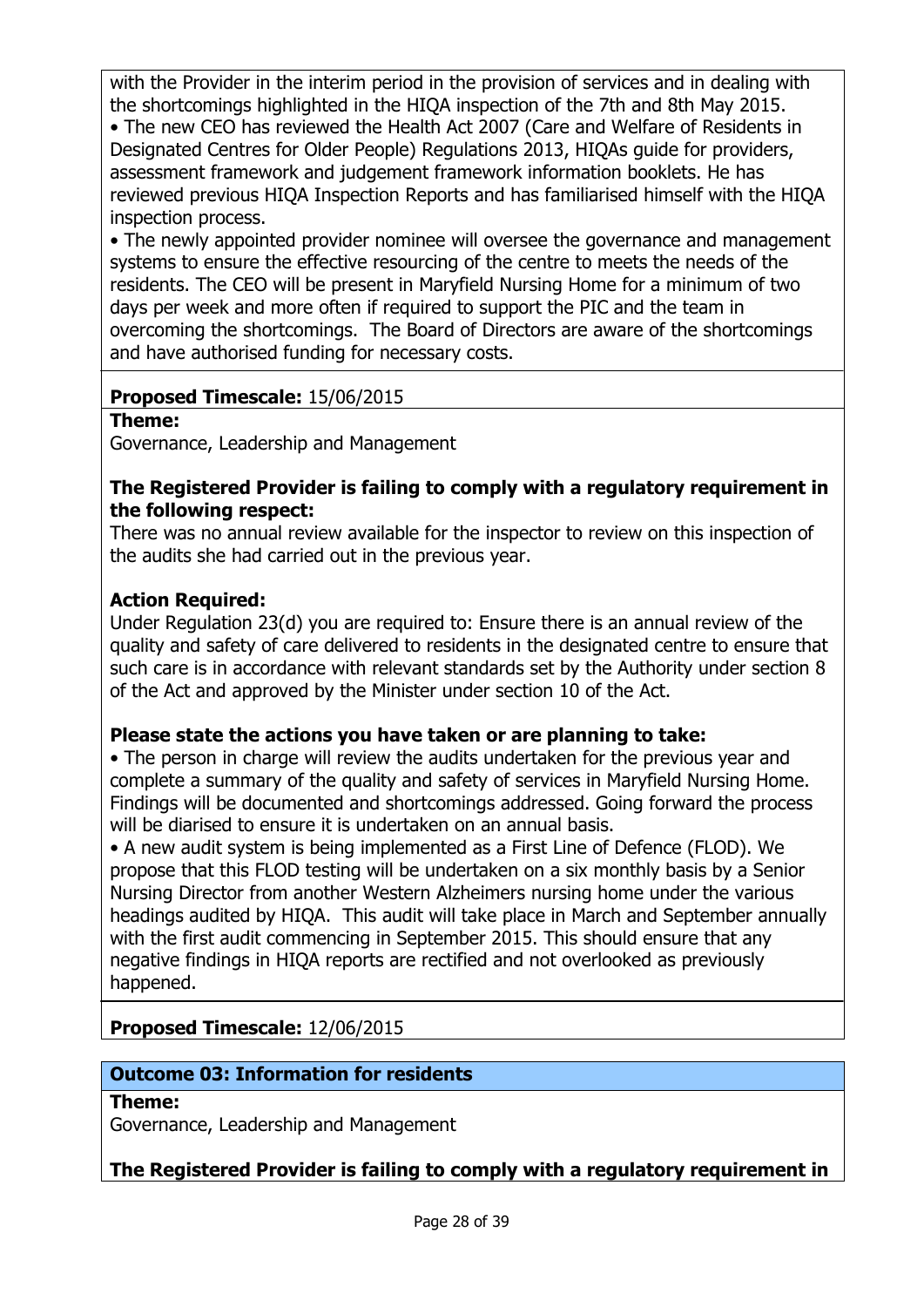## the following respect:

Fees set out were vague and required more information. For example, fees set out at a cost to residents were, 'special medical interventions' and 'special physiotherapy'. This did not give adequate information and required review.

### Action Required:

Under Regulation 24(2)(b) you are required to: Ensure the agreement referred to in regulation 24 (1) relates to the care and welfare of the resident in the designated centre and includes details of the fees, if any, to be charged for such services.

#### Please state the actions you have taken or are planning to take:

• A full review of the contract has been carried out and it now includes appendices detailing all additional services and costs that residents may avail of during their stay in Maryfield Nursing Home. Families are being requested to sign these enhanced contracts with a list of the additional services and their cost. In future these will be provided to the person with dementia and / or their families on their admission.

### Proposed Timescale: 31/08/2015

## Outcome 05: Documentation to be kept at a designated centre

### Theme:

Governance, Leadership and Management

### The Registered Provider is failing to comply with a regulatory requirement in the following respect:

The inspector observed a number of environmental risks in the external premises to the back of the centre which had not been identified in the risk register.

#### Action Required:

Under Regulation 04(1) you are required to: Prepare in writing, adopt and implement policies and procedures on the matters set out in Schedule 5.

### Please state the actions you have taken or are planning to take:

• A risk assessment of the garden to the rear of Maryfield has been carried out and evaluated using the matrix in the risk management policy. The risks have been transferred to the risk register with the control measures that have been put in place • A contractor is currently carrying out works to remove the risks identified to make it a safe environment for residents and staff. These works will be completed by Friday the 19th June 2015.

## Proposed Timescale: 19/06/2015

## Outcome 07: Safeguarding and Safety

#### Theme:

Safe care and support

## The Person in Charge (PIC) is failing to comply with a regulatory requirement in the following respect:

While behaviours that challenge were managed in a person centred way in some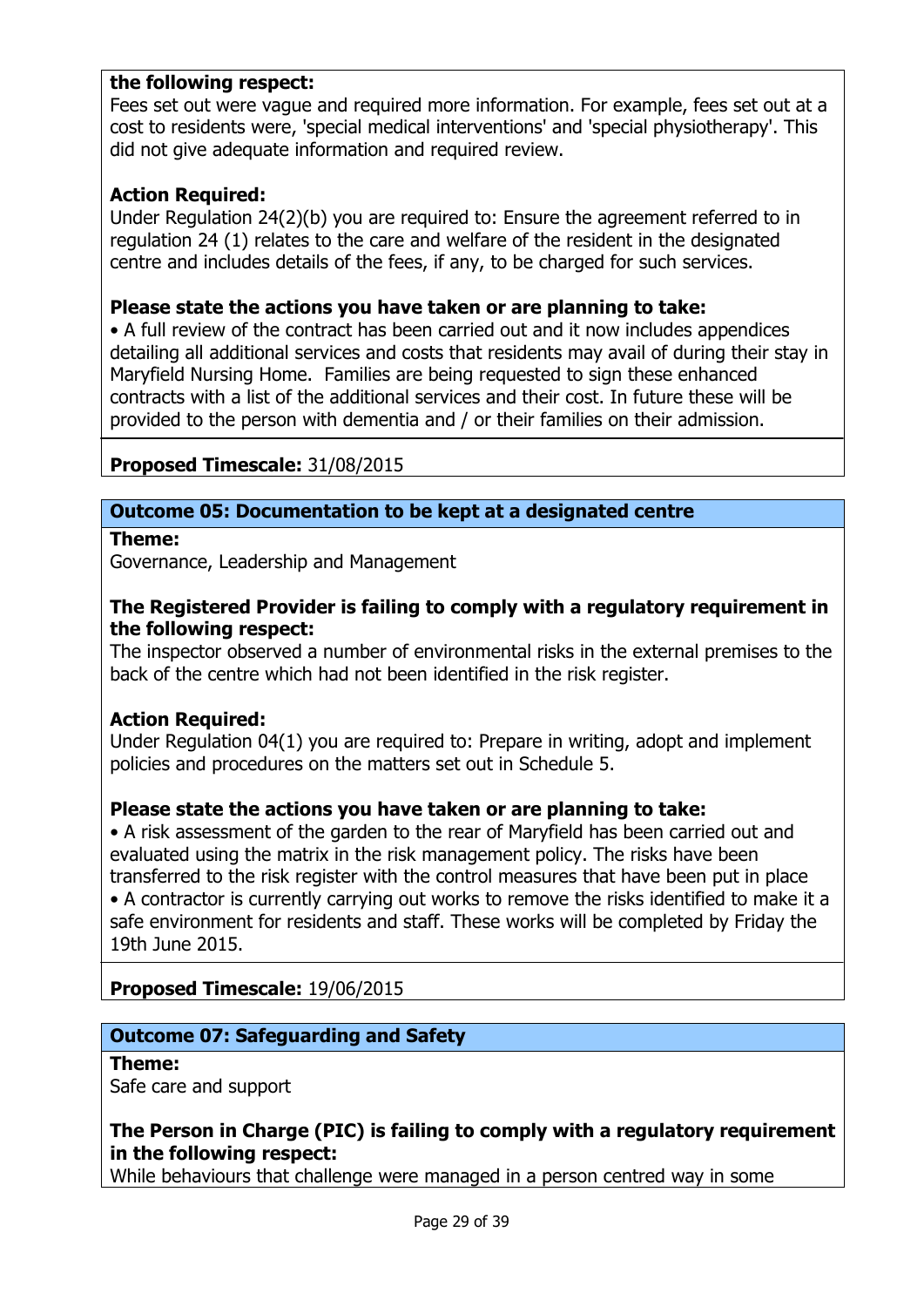regards, improvement was required to ensure they were implemented consistently and to meet the residents' assessed needs and interests.

# Action Required:

Under Regulation 07(2) you are required to: Manage and respond to behaviour that is challenging or poses a risk to the resident concerned or to other persons, in so far as possible, in a manner that is not restrictive.

### Please state the actions you have taken or are planning to take:

• The ABC Model of behaviour has been introduced. It provides the nurse with an observation tool that highlights a pattern in behaviour that challenges and identifies triggers and symptoms when they occur. This tool will also assist the nurse in justifying the need for chemical restraint. The ABC Model is also supported by the Cohen Mansfield assessment tool for behaviour that challenges.

### Proposed Timescale: 09/06/2015

Theme:

Safe care and support

### The Registered Provider is failing to comply with a regulatory requirement in the following respect:

The specific ways in which the resident displayed agitation was not documented in their behaviour management support care plan. This required review to ensure chemical restraint was administered in a consistent way with specific criteria in line with National Policy Standards.

## Action Required:

Under Regulation 07(3) you are required to: Ensure that, where restraint is used in a designated centre, it is only used in accordance with national policy as published on the website of the Department of Health from time to time.

## Please state the actions you have taken or are planning to take:

• Focus is being placed on introducing specific activities or distraction to stimulate and occupy the resident. These specific activities will help to de-escalate the behaviours that challenge.

• Where a resident demonstrates agitated behaviour not relieved by specific activities this will be documented in their behaviour management support care plan. This will assist the nurse in justifying the need for chemical restraint. It will also allow for review of chemical administration to ensure compliance with National Policy Standards.

# Proposed Timescale: 15/06/2015

# Outcome 08: Health and Safety and Risk Management

Theme:

Safe care and support

## The Registered Provider is failing to comply with a regulatory requirement in the following respect:

The risk management policy for the centre did not include hazard identification and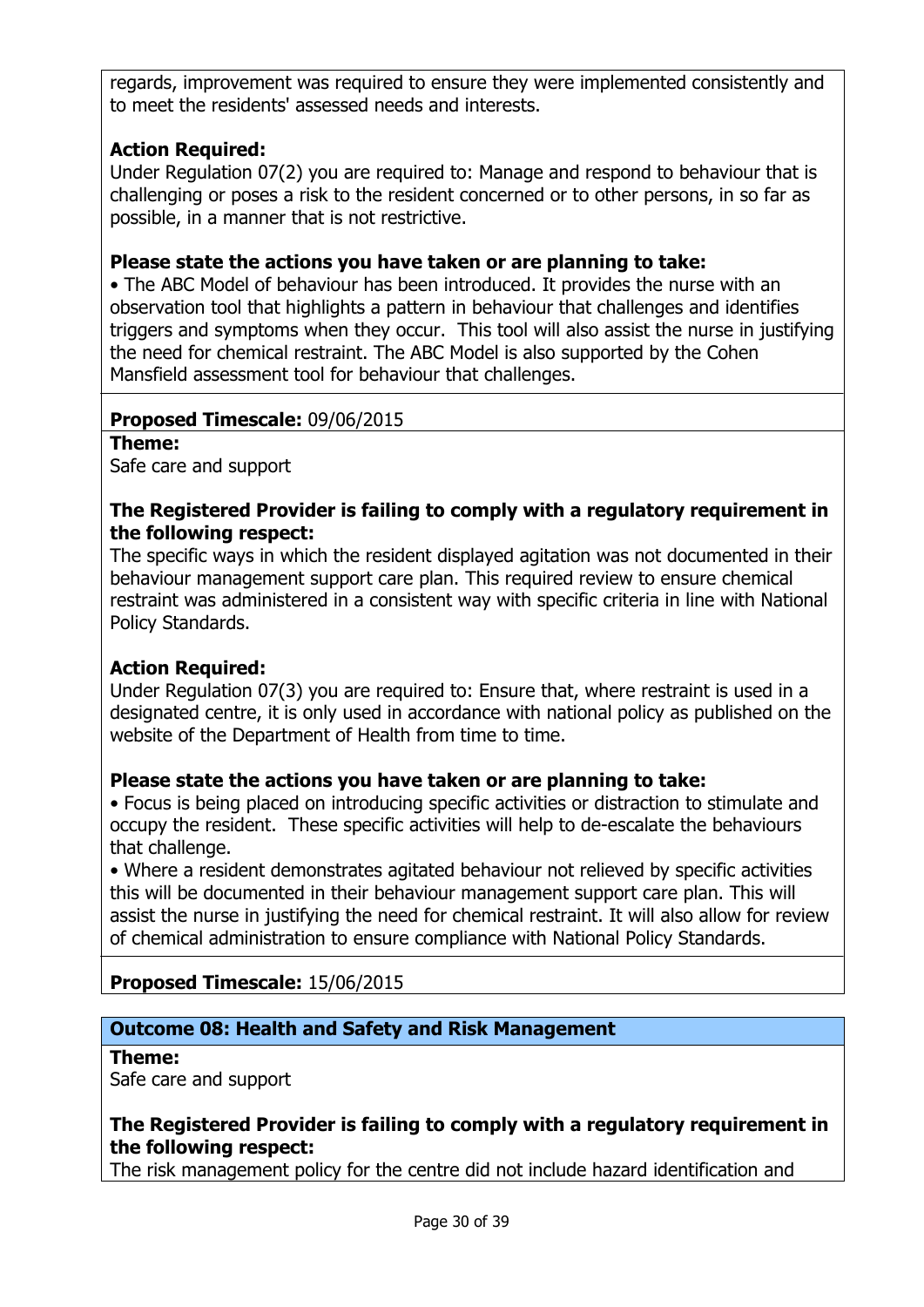assessment of risks throughout the designated centre.

Some hazards not identified included:

- A considerable trip hazard directly outside the door to the enclosed garden.

- An unlocked effluent processing system located in the garden to the back of the premises also posed a significant hazard as it could be opened and accessed by residents or visitors to the centre.

- There were open pipes in the garden/grass area which posed a significant trip hazard for residents if they wished to access that area.

## **Action Required:**

Under Regulation 26(1)(a) you are required to: Ensure that the risk management policy set out in Schedule 5 includes hazard identification and assessment of risks throughout the designated centre.

## Please state the actions you have taken or are planning to take:

• A revised risk assessment has been undertaken of the entire centre which included the garden area. Risks identified included the trip hazard outside the door to the garden, the unlocked effluent processing system and the open pipes in the garden grass area. The effluent processing system is now locked and the other risks have been included in the risk register with mitigating factors. Works to remove/minimize the risks in the garden is currently underway and will be completed by Friday 19th June 2015. A revised risk assessment will be undertaken following these works.

## Proposed Timescale: 19/06/2015

#### Theme:

Safe care and support

## The Registered Provider is failing to comply with a regulatory requirement in the following respect:

- Some infection control measures were in place within the centre but needed improvement, for example, washing and drying crash mats in the sluice room.

- Lino had not been replaced and under a toilet there was exposed concrete. This posed an infection control risk as this section of the floor, which would require deep cleaning, could not be adequately cleaned. This required review by the provider.

## Action Required:

Under Regulation 27 you are required to: Ensure that procedures, consistent with the standards for the prevention and control of healthcare associated infections published by the Authority are implemented by staff.

#### Please state the actions you have taken or are planning to take:

• Crash mats are now being washed and dried to the rear of the laundry area and this has removed the risk of infection.

• The floor covering that was missing from the corridor and the toilet area was replaced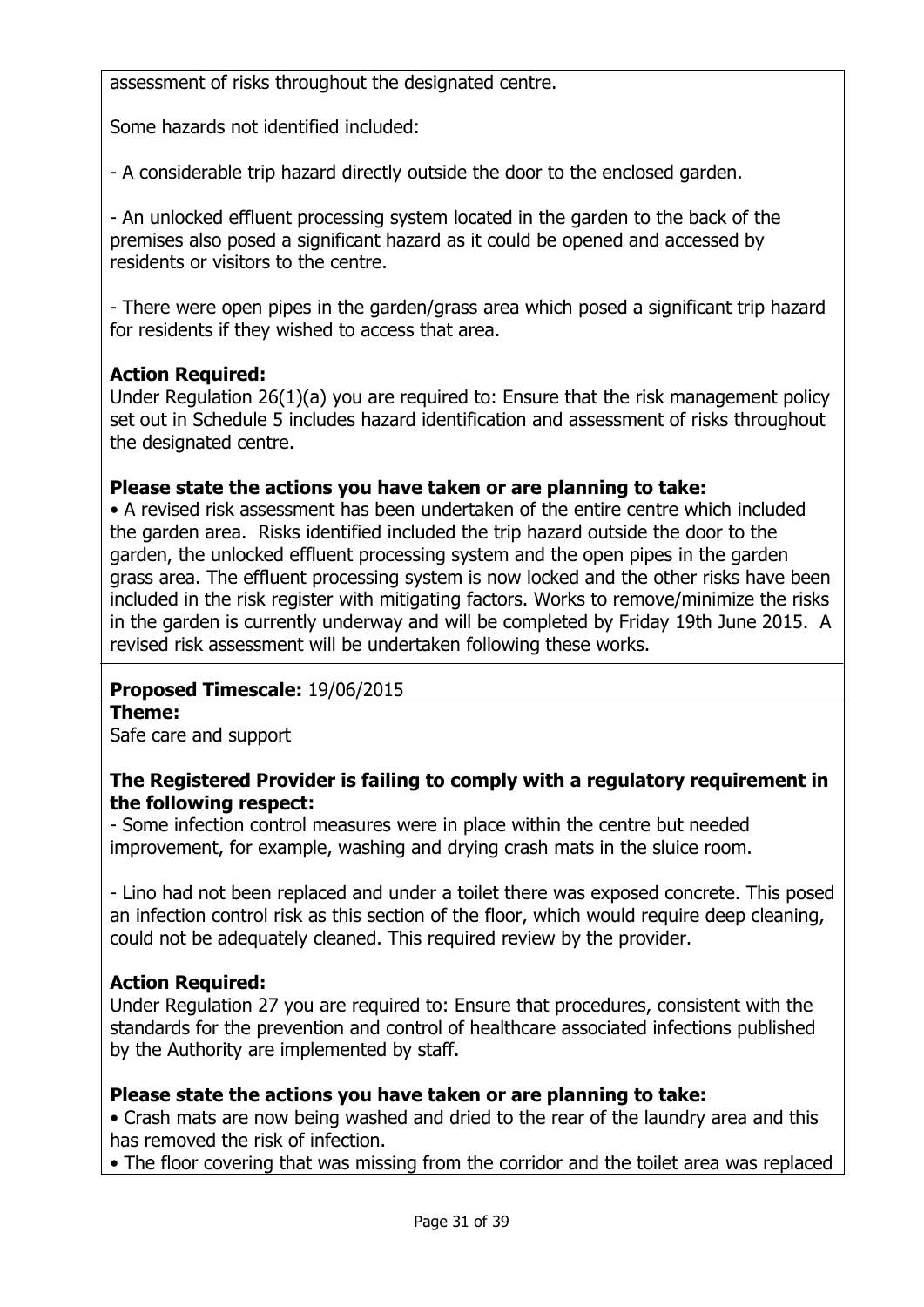on the 4th June 2015. This has removed the infection control issues in these areas.

## Proposed Timescale: 04/06/2015

## Outcome 11: Health and Social Care Needs

#### Theme:

Effective care and support

### The Registered Provider is failing to comply with a regulatory requirement in the following respect:

Not all health care risks identified were followed up with an appropriate care plan to mitigate risk.

# **Action Required:**

Under Regulation 05(3) you are required to: Prepare a care plan, based on the assessment referred to in Regulation 5(2), for a resident no later than 48 hours after that resident's admission to the designated centre.

## Please state the actions you have taken or are planning to take:

• A review of all identified health risks was undertaken to ensure that appropriate action was documented in Care Plans and preventative measures put in place where necessary. The importance of the identification of all health risks was discussed with staff, highlighting the need to put an appropriate care plan in place to mitigate risks. • The care plans are reviewed every four months to coincide with the GP medical

review or sooner if needs change.

## Proposed Timescale: 16/08/2015

#### Theme:

Effective care and support

## The Person in Charge (PIC) is failing to comply with a regulatory requirement in the following respect:

Residents, however, had limited access to physiotherapy or occupational therapy review.

## Action Required:

Under Regulation 06(2)(c) you are required to: Provide access to treatment for a resident where the care referred to in Regulation 6(1) or other health care service requires additional professional expertise.

## Please state the actions you have taken or are planning to take:

• A physiotherapist and an occupational therapist have been identified who are available to attend Maryfield Nursing Home where a need is identified. The Person in Charge or her deputy will discuss this need with the resident or his or her family and outline the cost.

## Proposed Timescale: 17/07/2015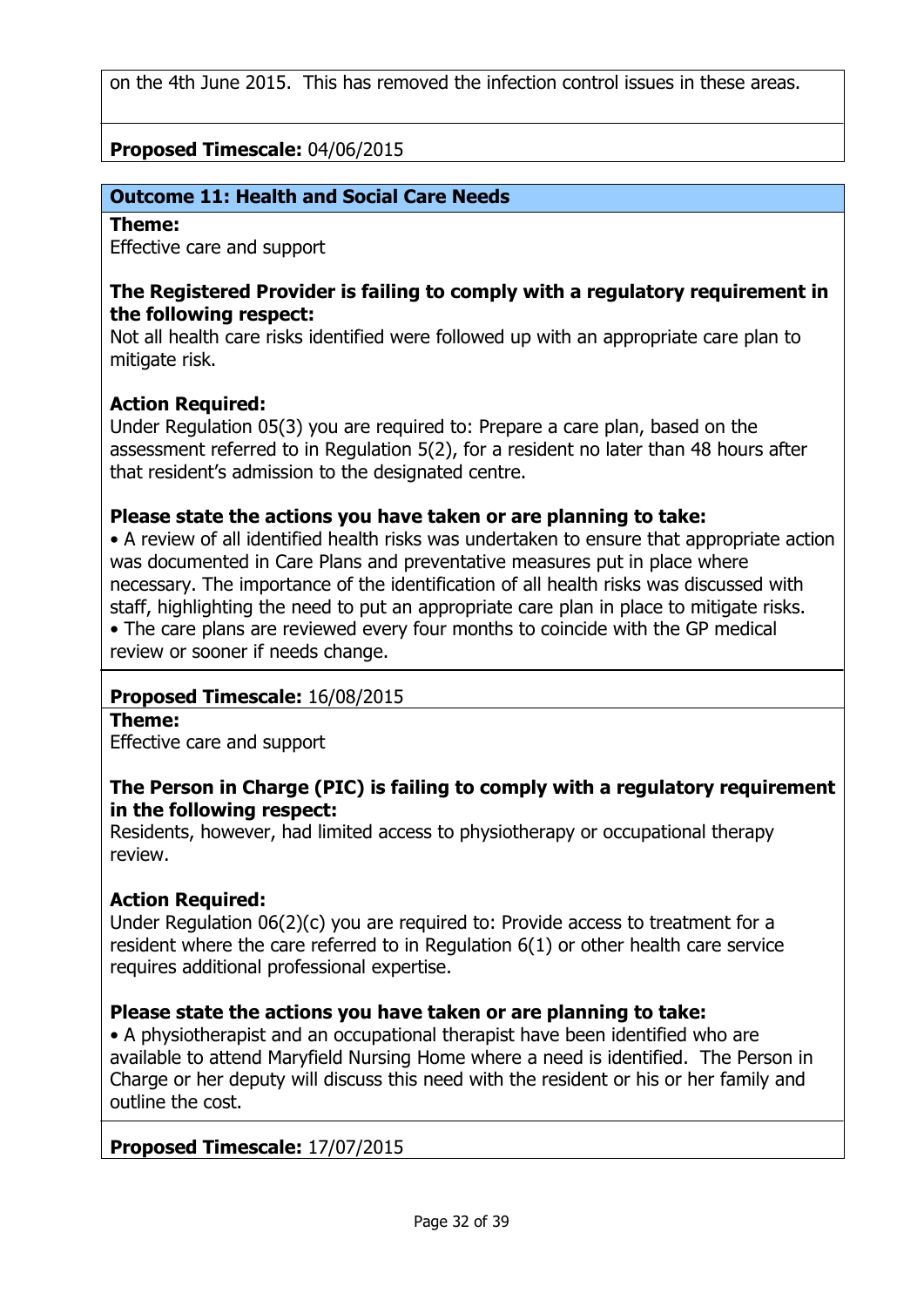# Outcome 12: Safe and Suitable Premises

## Theme:

Effective care and support

## The Registered Provider is failing to comply with a regulatory requirement in the following respect:

- The centre was not adequately resourced to ensure safe manual handling techniques were implemented for residents. The provider was required to review this.

- The external premises of the centre was not safe and required immediate action to reduce risks posed to residents, visitors and staff accessing the area.

- 22 residents had access to one shower. The other shower worked but due to the lack of dip in the floor, for drainage of water, the room flooded and could not be safely used.

- Pipes to one of the toilet in the only functioning shower room had blocked leaving the room unusable for a period of time.

- Servicing records for the effluent processing system were maintained in the centre however, there were only records for February and March 2011 and May 2014 maintained in the centre. There were no records for 2012 or 2013.

- Residents did not have access to a functioning call bell in their bedrooms.

- CCTV monitoring cameras were located in residents' bedrooms despite being decommissioned in 2012. These were located above residents' beds.

# Action Required:

Under Regulation 17(2) you are required to: Provide premises which conform to the matters set out in Schedule 6, having regard to the needs of the residents of the designated centre.

# Please state the actions you have taken or are planning to take:

Safe Moving and Handling:

• The new CEO has outlined the significant shortcomings identified in relation to the resourcing of the home to the Board of Directors and the Provider. They sanctioned the necessary funding to carry out whatever remedial works are required.

• A new hoist is in place since 2nd June 2015. A second hoist with inbuilt weighing scales has been ordered and is due to be delivered by the 30th June 2015. These will assist in the safe moving and handling of the residents with reduced mobility and the hoist with scales will assist staff in the accurate measurement of weight and body mass index.

Shower room:

• The second shower room has been renovated and is operational since the 9th June 2015.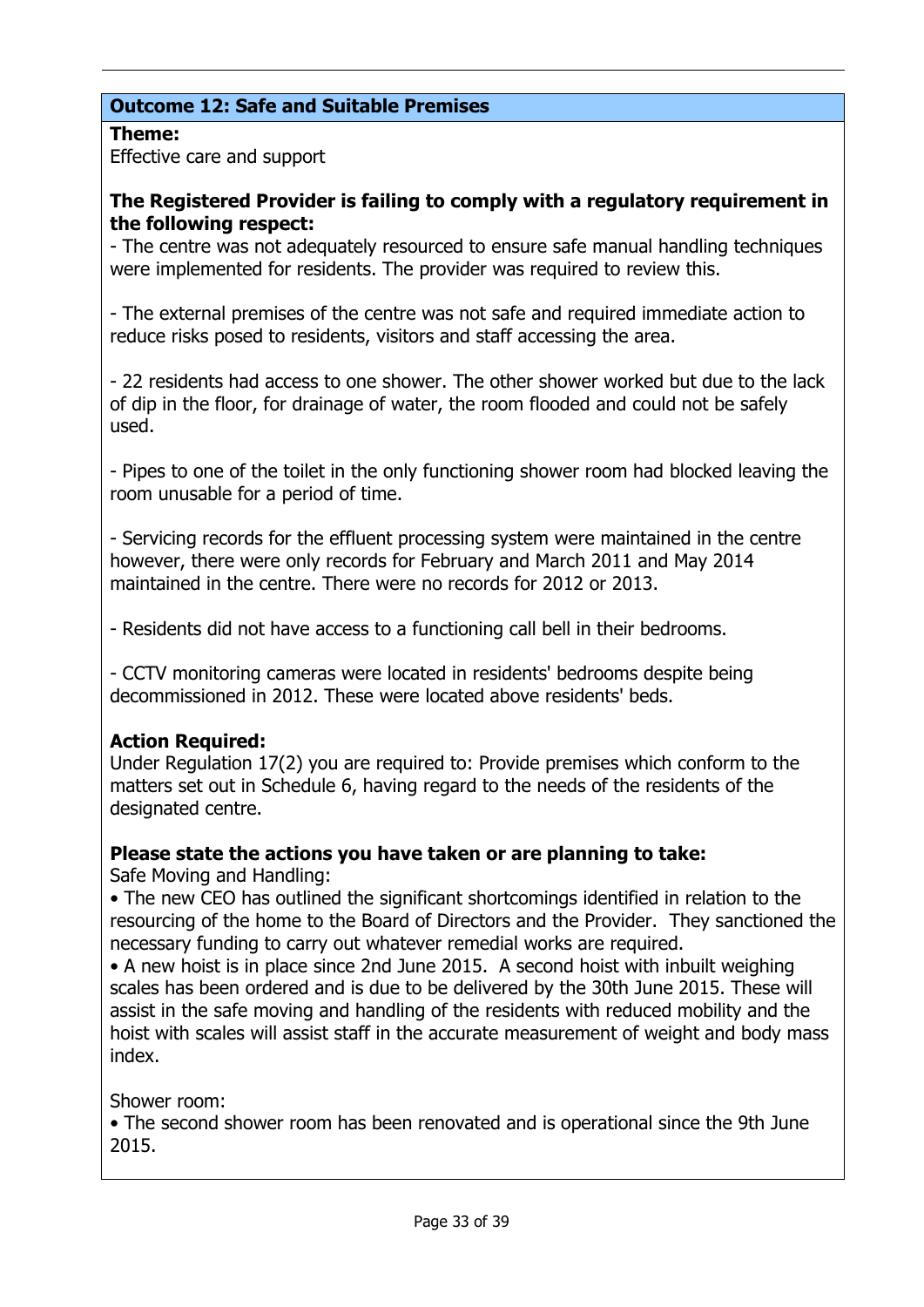Shower/Toileting area:

• The pipes in the existing functioning bathroom were replaced on the 5th May 2015 due to a leak. This took place prior to inspection. The new floor covering was replaced on the 4th June 2015 to restore it to full functionality and remove infection risk. .

# EPS system

• Work was undertaken on the EPS system on the 8th May 2015 to repair a blower/pump which had malfunctioned resulting in an unpleasant odour. A full service was undertaken of the system to reduce the risk of any further malfunctions (Appendix 4). A service level agreement has been drawn up between the PIC and the EPS contractors. This will ensure that the system will be serviced on a six monthly basis and as and when the need arises. All necessary documentation will be maintained as evidence.

# **CCTV**

• All decommissioned CCTV cameras located in the resident's bedrooms were removed on the 4th June 2015.

Call bell system

• The shortcomings in relation to the Call Bell System have been discussed with our electrical contractor and he has undertaken to have a new system in place to overcome these shortcomings by the 30th June 2015.

## Proposed Timescale: 30/06/2015

Theme:

Effective care and support

## The Registered Provider is failing to comply with a regulatory requirement in the following respect:

The design of the centre was not in line with the statement of purpose. The centre was set out to cater for the needs of residents with dementia/alzheimers disease. However, the decor and design did not support this ethos of care.

## Action Required:

Under Regulation 17(1) you are required to: Ensure that the premises of a designated centre are appropriate to the number and needs of the residents of that centre and in accordance with the statement of purpose prepared under Regulation 3.

# Please state the actions you have taken or are planning to take:

• Work will be undertaken to redecorate the corridors in contrasting colours in line with Dementia specific design. Work will also be undertaken to remove the glare on the floor producing a matt finish to remove the trip risk to residents. This work will be undertaken at night and will be completed within two weeks.

## Proposed Timescale: 30/06/2015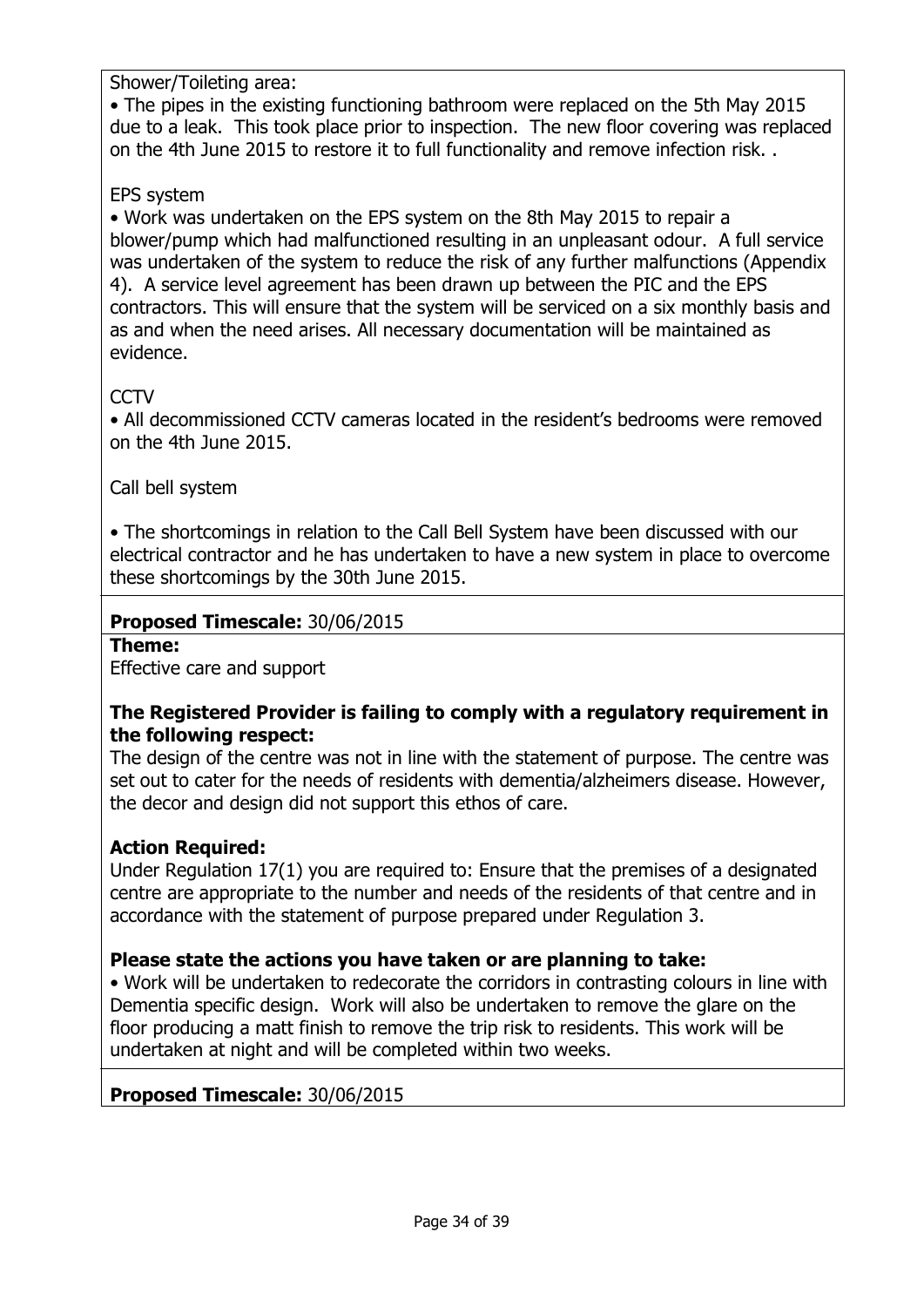# Outcome 13: Complaints procedures

#### Theme:

Person-centred care and support

## The Registered Provider is failing to comply with a regulatory requirement in the following respect:

The complainants satisfaction with the outcome of the complaint required review as it was not clearly documented.

## Action Required:

Under Regulation 34(1)(f) you are required to: Ensure that the nominated person maintains a record of all complaints including details of any investigation into the complaint, the outcome of the complaint and whether or not the resident was satisfied.

## Please state the actions you have taken or are planning to take:

• The PIC has amended the complaints document and it now includes a section to denote if the complainant was satisfied with the outcome.

## Proposed Timescale: 10/05/2015

## Outcome 14: End of Life Care

Theme:

Person-centred care and support

## The Person in Charge (PIC) is failing to comply with a regulatory requirement in the following respect:

Residents' end-of-life care plans did not detail residents' preference in relation to family members being informed of their condition and facilitated to be with them at their end of life.

## Action Required:

Under Regulation 13(1)(c) you are required to: Inform the family and friends of the resident approaching end of life of the resident's condition, with the resident's consent. Permit them to be with the resident and provide suitable facilities for them.

## Please state the actions you have taken or are planning to take:

Resident's end of life care plans will now include their preference in relation to family members being informed of their condition to facilitate their wishes at end of life.

# Proposed Timescale: 09/06/2015

#### Theme:

Person-centred care and support

## The Person in Charge (PIC) is failing to comply with a regulatory requirement in the following respect:

There was more work required to detail the emotional and psychological needs of the resident at end of life to ensure they received a person centred end-of-life experience.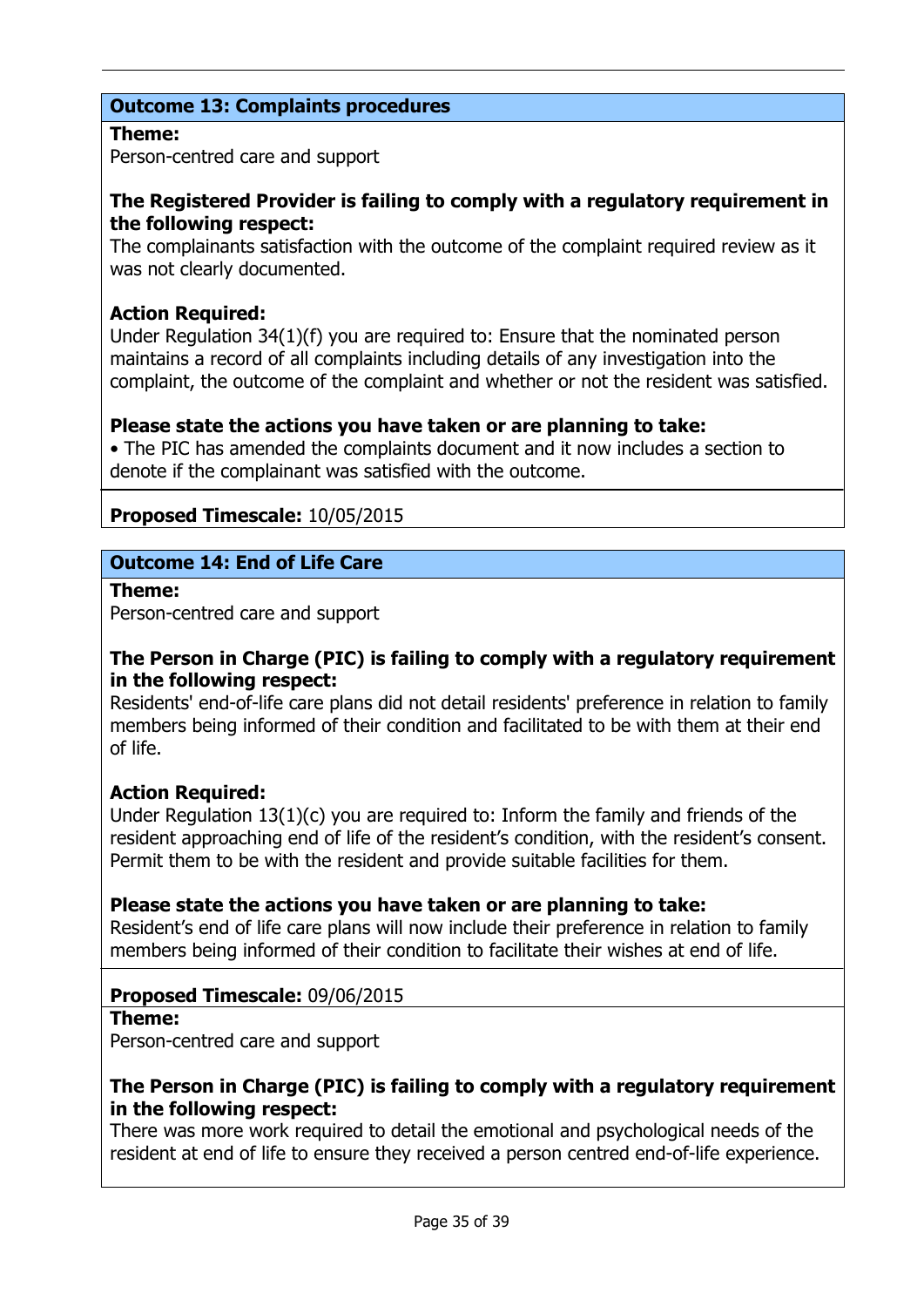## Action Required:

Under Regulation 13(1)(a) you are required to: Provide appropriate care and comfort to a resident approaching end of life, which addresses the physical, emotional, social, psychological and spiritual needs of the resident concerned.

### Please state the actions you have taken or are planning to take:

Emotional and psychological needs of residents will form part of the pre-assessment to ensure that their emotional and psychological needs will be met to improve their end of life experience.

## Proposed Timescale: 09/06/2015

### Outcome 16: Residents' Rights, Dignity and Consultation

#### Theme:

Person-centred care and support

#### The Registered Provider is failing to comply with a regulatory requirement in the following respect:

There were no resident committee meetings held and there was no other evidence to indicate residents had been consulted or afforded choice

#### Action Required:

Under Regulation 09(3)(d) you are required to: Ensure that each resident is consulted about and participates in the organisation of the designated centre concerned.

#### Please state the actions you have taken or are planning to take:

• All residents, family members and visitors were invited to attend a Residents Representative Committee meeting on the 8th June 2015 at 3.00 pm. In attendance were PIC, Services Manager Western Alzheimers, and 2 residents' relatives. The meeting lasted two hours and minutes were recorded. Copy minutes submitted to the Authority. Meetings going forward will be bi-monthly in line with regulations and a schedule of future meetings is now displayed on the public notice board along with an invitation to all residents, family members, residents' representatives and visitors to attend. Copy notice submitted to the Authority.

• The PIC has drawn up questionnaires that can be completed by any stakeholder of Maryfield Nursing Home. The questionnaires are now located in the foyer of the Nursing Home. Any suggestions brought forward will be discussed at resident's relative's team meetings.

#### Proposed Timescale: 08/06/2015

#### Theme:

Person-centred care and support

## The Registered Provider is failing to comply with a regulatory requirement in the following respect:

Residents' preferences prior to their onset of dementia/Alzheimers was not documented in any meaningful way which would direct care interventions and choices for them during their illness. This required improvement.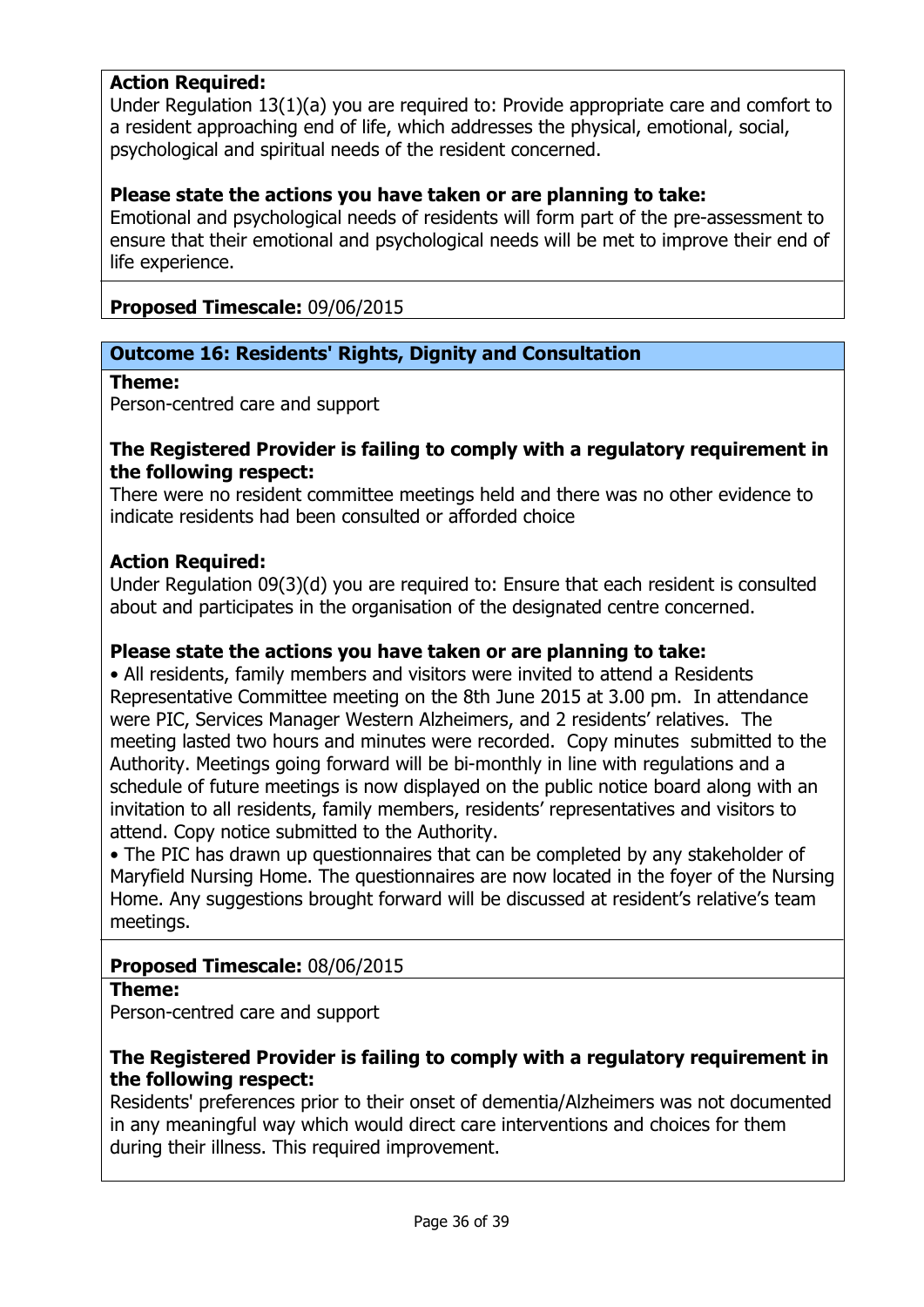## Action Required:

Under Regulation 09(3)(a) you are required to: Ensure that each resident may exercise choice in so far as such exercise does not interfere with the rights of other residents.

### Please state the actions you have taken or are planning to take:

• The Pool Activity Level checklist (PAL) for residents of Maryfield Nursing Home has now been implemented. This will assist staff to ascertain the resident's preferences prior to the full onset of dementia. This will provide a person centred care plan for activities reflective of their likes and dislikes. This will form part of pre-assessment going forward.

### Proposed Timescale: 15/06/2015

#### Theme:

Person-centred care and support

### The Registered Provider is failing to comply with a regulatory requirement in the following respect:

Routines and practices in the centre did not maximise residents' independence for example, residents that were mobile could not independently access the garden area as the door was kept locked and they required one to one supervision when accessing the garden due to the many hazards as outlined in Outcomes 8 and 12 of this report.

### Action Required:

Under Regulation 09(3)(a) you are required to: Ensure that each resident may exercise choice in so far as such exercise does not interfere with the rights of other residents.

## Please state the actions you have taken or are planning to take:

• The sign for the garden is now located in a position which gives clear direction to the garden area. On completion of the construction work to the garden and the ramp on Friday 19th June 2015 the residents with mobility can access the garden with ease and convenience in a safe way.

#### Proposed Timescale: 19/06/2015

#### Theme:

Person-centred care and support

### The Registered Provider is failing to comply with a regulatory requirement in the following respect:

Activities provided for residents were not based on a meaningful activity assessment which assessed their interests and capabilities. Residents had opportunities to engage in activities but they were not assessed as being meaningful and purposeful to them.

#### **Action Required:**

Under Regulation 09(2)(b) you are required to: Provide opportunities for residents to participate in activities in accordance with their interests and capacities.

#### Please state the actions you have taken or are planning to take:

• As outlined above the Pool Activity Level checklist has been implemented. Sufficient staff will be rostered to ensure that activities are undertaken with residents on a daily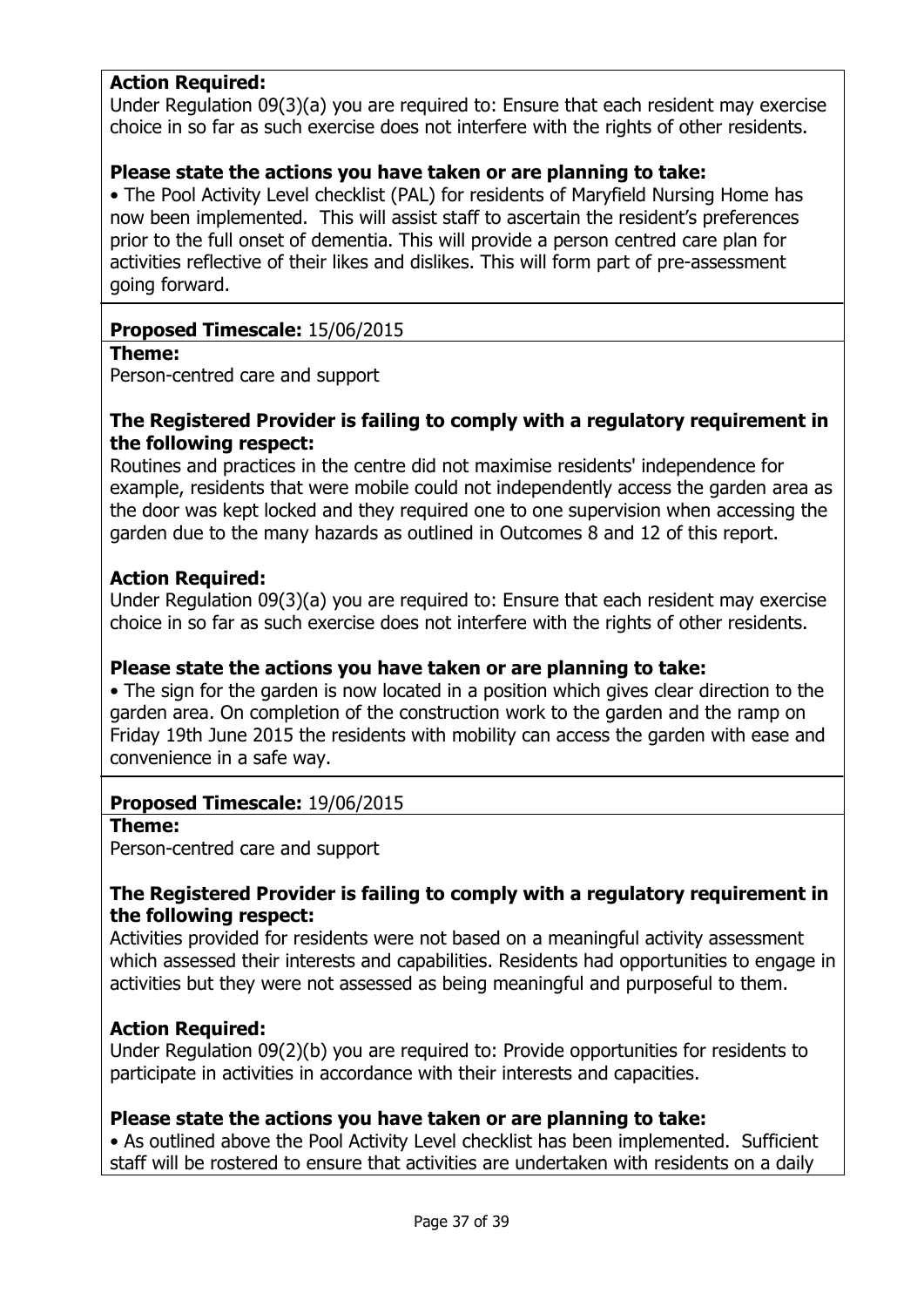basis. The activities delivered will be meaningful and purposeful and will be conducive to the likes and dislikes of the residents.

• There are three staff members with SONAS APC Sensory training. They will put an activities plan in place for each resident based on their likes and dislikes. Refresher for 2015/2016 will be undertaken at first available date.

## Proposed Timescale: 15/06/2015

### Outcome 18: Suitable Staffing

## Theme:

**Workforce** 

## The Person in Charge (PIC) is failing to comply with a regulatory requirement in the following respect:

Staff were not suitably skilled to carry out the aims and services as set out in the statement of purpose for the centre.

- Not all staff had undergone training in dementia/alzheimers care

- Activity co-ordinators working in the centre did not have training specific to their role outside of mandatory training.

- Two health care assistants working in the centre had not received manual handling training.

- Not all staff had completed infection control or hand washing training with refresher training scheduled as required. There was evidence of inadequate infection control procedures in the centre found during the inspection.

- The health and safety statement was maintained by two designated staff working in the centre. However, they had not received adequate skills in health and safety management and there was no evidence to show they had received recent training in how to maintain a health and safety statement for the centre.

- The person in charge had not completed any training in dementia care or team management, for example.

# Action Required:

Under Regulation 16(1)(a) you are required to: Ensure that staff have access to appropriate training.

## Please state the actions you have taken or are planning to take:

• The staff of Maryfield are very experienced in dementia care with 32 members of staff having over 10 years' experience in this field. Currently 5 members of staff have dementia specific training. Contact has been made with CNME of the HSE requesting delivery of urgent dementia training. First group of 10/11 staff members will commence training on Tuesday 23rd June 2015 and will complete on Tuesday 7 July 2015. Second Group will commence training on Tuesday 30th June 2015 and will complete on the 14th July 2015. Third group will commence training on the 2nd July 2015 and will complete on 16th July 2015. The remaining 5 staff members will undertake the training in the month of September 2015 – this is the earliest date CNME can deliver the training. A refresher training course will be provided to the 5 members of staff who have previously undertaken this training.

• Three activity co-ordinators have completed Sonas training. A further member of